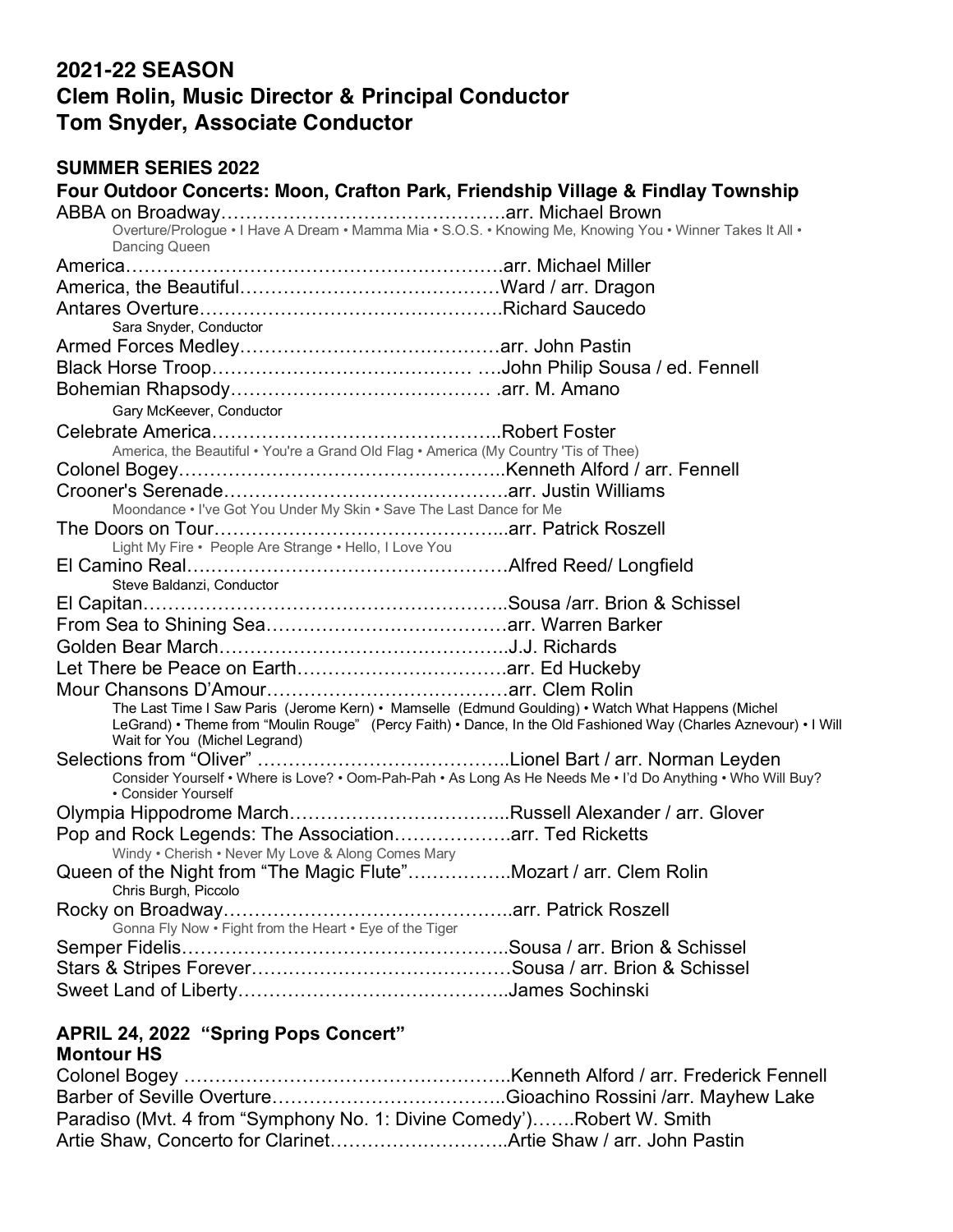| Jurassic Park Soundtrack HighlightsJohn Williams/ adapt. Paul Lavender                                           |
|------------------------------------------------------------------------------------------------------------------|
|                                                                                                                  |
|                                                                                                                  |
|                                                                                                                  |
| Don't you Know/Quando m'en vo' arr. John Pastin                                                                  |
|                                                                                                                  |
|                                                                                                                  |
| The Last Time I Saw Paris (Jerome Kern) • Mamselle (Edmund Goulding) • Watch What Happens (Michel                |
| LeGrand) • Theme from "Moulin Rouge" (Percy Faith) • Dance, In the Old Fashioned Way (Charles Aznevour) • I Will |
|                                                                                                                  |
|                                                                                                                  |
|                                                                                                                  |
|                                                                                                                  |
|                                                                                                                  |

#### **FEBRUARY 27, 2022 "A Winter's Journey: Destinations that will warm your heart!" Montour HS**

| Olympia Hippodrome MarchRussell Alexander / arr. Andrew Glover                                                                                                                                                   |  |
|------------------------------------------------------------------------------------------------------------------------------------------------------------------------------------------------------------------|--|
|                                                                                                                                                                                                                  |  |
|                                                                                                                                                                                                                  |  |
| Queen of the Night from "The Magic Flute"Mozart / arr. Clem Rolin<br>Jamie Kasper, Piccolo                                                                                                                       |  |
| Gandalf (The Wizard), from Symphony No. 1, "The Lord of the Rings"Johan de Meij                                                                                                                                  |  |
| Selections from 'Man of La Mancha'Mitch Leigh 1965 / arr. Justin Williams                                                                                                                                        |  |
| Man of La Mancha • Dulcinea • Little Bird • The Impossible Dream                                                                                                                                                 |  |
|                                                                                                                                                                                                                  |  |
|                                                                                                                                                                                                                  |  |
| Dr. John Pastin, Conductor                                                                                                                                                                                       |  |
| Song of the High Seas • Submarines in a Calm Sea • Beneath the Southern Cross • The Guadalcanal March • The<br>Sunny Pacific Islands • The Approaching Enemy • The Attack • Death & Debris • The Hymn of Victory |  |
|                                                                                                                                                                                                                  |  |
|                                                                                                                                                                                                                  |  |
| Overture/Prologue • I Have A Dream • Mamma Mia • S.O.S. • Knowing Me, Knowing You • Winner Takes It All •<br>Dancing Queen                                                                                       |  |

#### **DECEMBER 5, 2021 "HOPE for the Holidays" Montour HS**

| O Come, O Come, Emmanuel • Pat-A-Pan • The First Noel • Here We Come A-Wassailing • Stille, Stille, Stille • Hark               |  |
|---------------------------------------------------------------------------------------------------------------------------------|--|
| the Herald Angels Sing                                                                                                          |  |
| Overture Miniature (from 'the Nutcracker Suite')P.I. Tchaikovsky / arr. Mayhew Lake)                                            |  |
|                                                                                                                                 |  |
|                                                                                                                                 |  |
| Minor Alterations (Christmas Through the Looking Glass)David Lovrien                                                            |  |
|                                                                                                                                 |  |
|                                                                                                                                 |  |
| Farandole (from 'L'Arlésienne, Suite de Concert No. II')Georges Bizet / arr. G. lasilli                                         |  |
|                                                                                                                                 |  |
| Christmas Variants (based on 'O Come, O Come, Emmanuel')arr. Elliot Del Borgo                                                   |  |
|                                                                                                                                 |  |
| It's Beginning to Look Like Christmas • The Christmas Song (Chestnuts Roasting on an Open Fire) • We Need a Little<br>Christmas |  |
|                                                                                                                                 |  |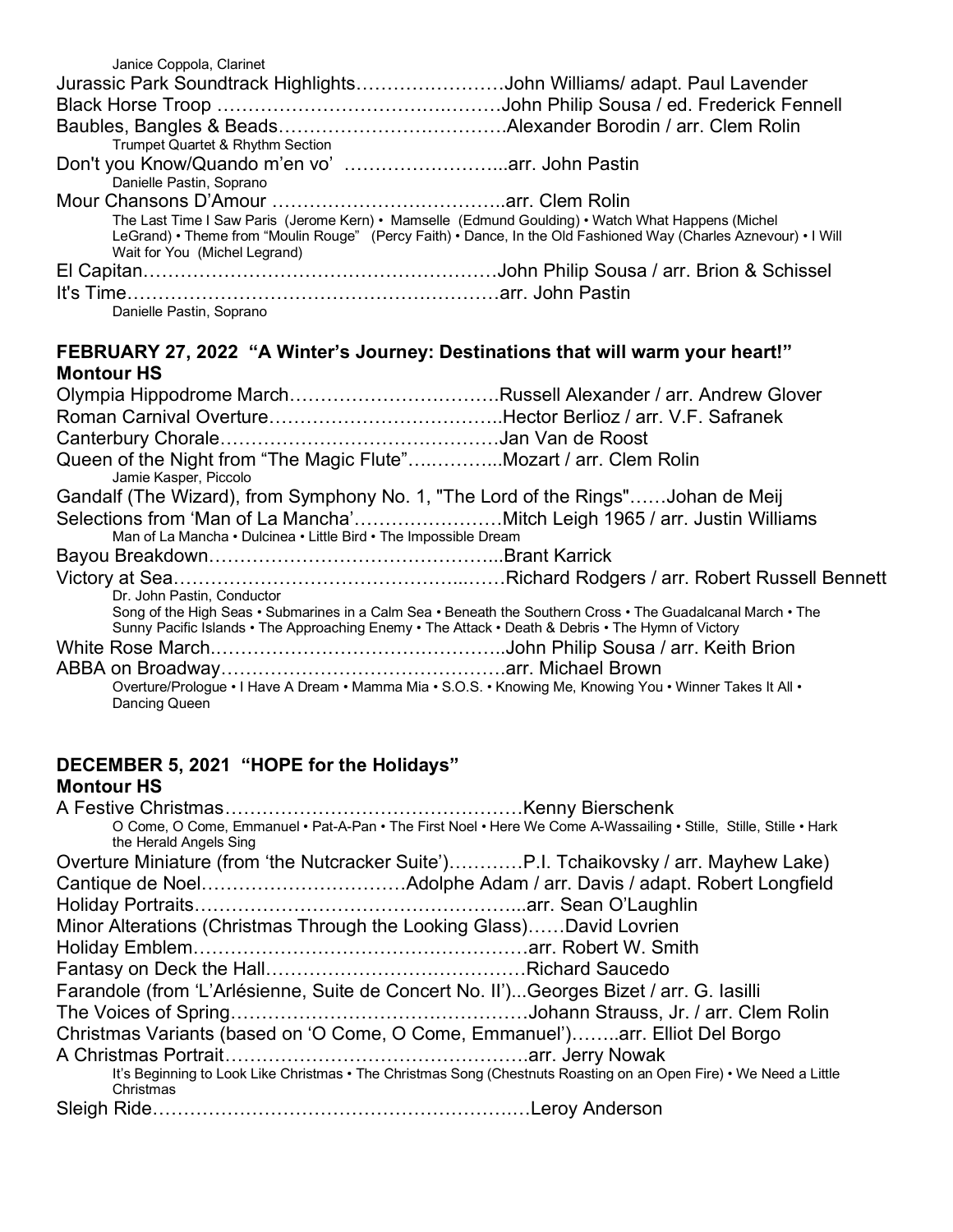# **OCTOBER 17, 2021 "Safe and SOUND!"**

| <b>Montour HS</b>                                                                   |                                                                                                                     |
|-------------------------------------------------------------------------------------|---------------------------------------------------------------------------------------------------------------------|
|                                                                                     |                                                                                                                     |
| • Consider Yourself                                                                 | Consider Yourself • Where is Love? • Oom-Pah-Pah • As Long As He Needs Me • I'd Do Anything • Who Will Buy?         |
|                                                                                     | Polka and Fugue from the opera, "Schwanda, the Bagpiper"Jaromir Weinberger / arr. Bainum                            |
| John Pastin, Conductor                                                              |                                                                                                                     |
|                                                                                     |                                                                                                                     |
| 1. He's Gone Away • 2. John Henry • 3. Go 'way from My Window • 4. Mama Don't Allow |                                                                                                                     |
|                                                                                     | March to the Scaffold (Mvt. IV from "Symphonie Fantastique)Hector Berlioz / trans. Mark Rogers                      |
|                                                                                     |                                                                                                                     |
| In a Gentle Rain (from "The Willson Suite")Robert W. Smith                          |                                                                                                                     |
|                                                                                     |                                                                                                                     |
|                                                                                     | The Sound of Silence • The 59th Street Bridge Song (Feelin' Groovy) • El Condor Pasa (If I Could) • Mrs. Robinson • |
| <b>Bridge Over Troubled Waters</b>                                                  |                                                                                                                     |
| Mancini: Rare Came                                                                  | Hanry Mancini / arr. Clam Rolin                                                                                     |

| How Soon . Two for the Road . Theme from 'Mr. Lucky' . Dreamsville . The Sweetheart Tree . Experiment in Terror |
|-----------------------------------------------------------------------------------------------------------------|
|                                                                                                                 |

### **SUMMER SERIES 2021**

## **Four Outdoor Concerts: Moon, Crafton, Collier & Findlay Township**

| A Musical Journey Through America's History: God Save the Queen • The Girl I Left Behind Me • Chester • Hail,                                                                                                                                                                                                                                                         |
|-----------------------------------------------------------------------------------------------------------------------------------------------------------------------------------------------------------------------------------------------------------------------------------------------------------------------------------------------------------------------|
| Columbia • Columbia, Gem of the Ocean • Shenandoah • When Johnny Comes Marching Home • The Battle Cry of                                                                                                                                                                                                                                                              |
| Freedom • Over There • The Caisson Song • America, the Beautiful                                                                                                                                                                                                                                                                                                      |
|                                                                                                                                                                                                                                                                                                                                                                       |
|                                                                                                                                                                                                                                                                                                                                                                       |
|                                                                                                                                                                                                                                                                                                                                                                       |
| You're A Grand Old Flag . Stars & Stripes Forever . Yankee Doodle Boy                                                                                                                                                                                                                                                                                                 |
|                                                                                                                                                                                                                                                                                                                                                                       |
| Merrily We Roll Along • Flintstones • Jetsons • Animaniacs • This is It! • The Merry Go Round Broke Down<br>Golden Age of Broadway (Musicals of Rodgers & Hammerstein) . Richard Rodgers / arr. John Moss                                                                                                                                                             |
| Bali Ha'l (South Pacific) • Oklahoma (Oklahoma) • Getting to Know You (The King and I) • The Carousel Waltz (Carousel)                                                                                                                                                                                                                                                |
|                                                                                                                                                                                                                                                                                                                                                                       |
| Walk Like A Man • Big Girls Don't Cry • Rag Doll • December 1963 • Can't Take My Eyes Off Of You                                                                                                                                                                                                                                                                      |
|                                                                                                                                                                                                                                                                                                                                                                       |
| Cheeseburger in Paradise · Changes in Latitude/Changes in Attitude · Margaritaville                                                                                                                                                                                                                                                                                   |
|                                                                                                                                                                                                                                                                                                                                                                       |
|                                                                                                                                                                                                                                                                                                                                                                       |
|                                                                                                                                                                                                                                                                                                                                                                       |
| Nessun Dorma from 'Turandot' Giacomo Puccini/arr. Jay Bocook                                                                                                                                                                                                                                                                                                          |
|                                                                                                                                                                                                                                                                                                                                                                       |
|                                                                                                                                                                                                                                                                                                                                                                       |
|                                                                                                                                                                                                                                                                                                                                                                       |
|                                                                                                                                                                                                                                                                                                                                                                       |
|                                                                                                                                                                                                                                                                                                                                                                       |
|                                                                                                                                                                                                                                                                                                                                                                       |
|                                                                                                                                                                                                                                                                                                                                                                       |
|                                                                                                                                                                                                                                                                                                                                                                       |
| There's No Business Like Show Business • Say it With Music • Steppn' Out With My Baby • Alexander's Ragtime Band • A<br>Pretty Girl is Like a Melody • This is the Army, Mr. Jones • Blue Skies • Doin' What Comes Naturally • You're Just in Love<br>• Easter Parade • Always • When the Midnight Choo-Choo Leaves for Alabam' • White Christmas • God Bless America |
|                                                                                                                                                                                                                                                                                                                                                                       |
|                                                                                                                                                                                                                                                                                                                                                                       |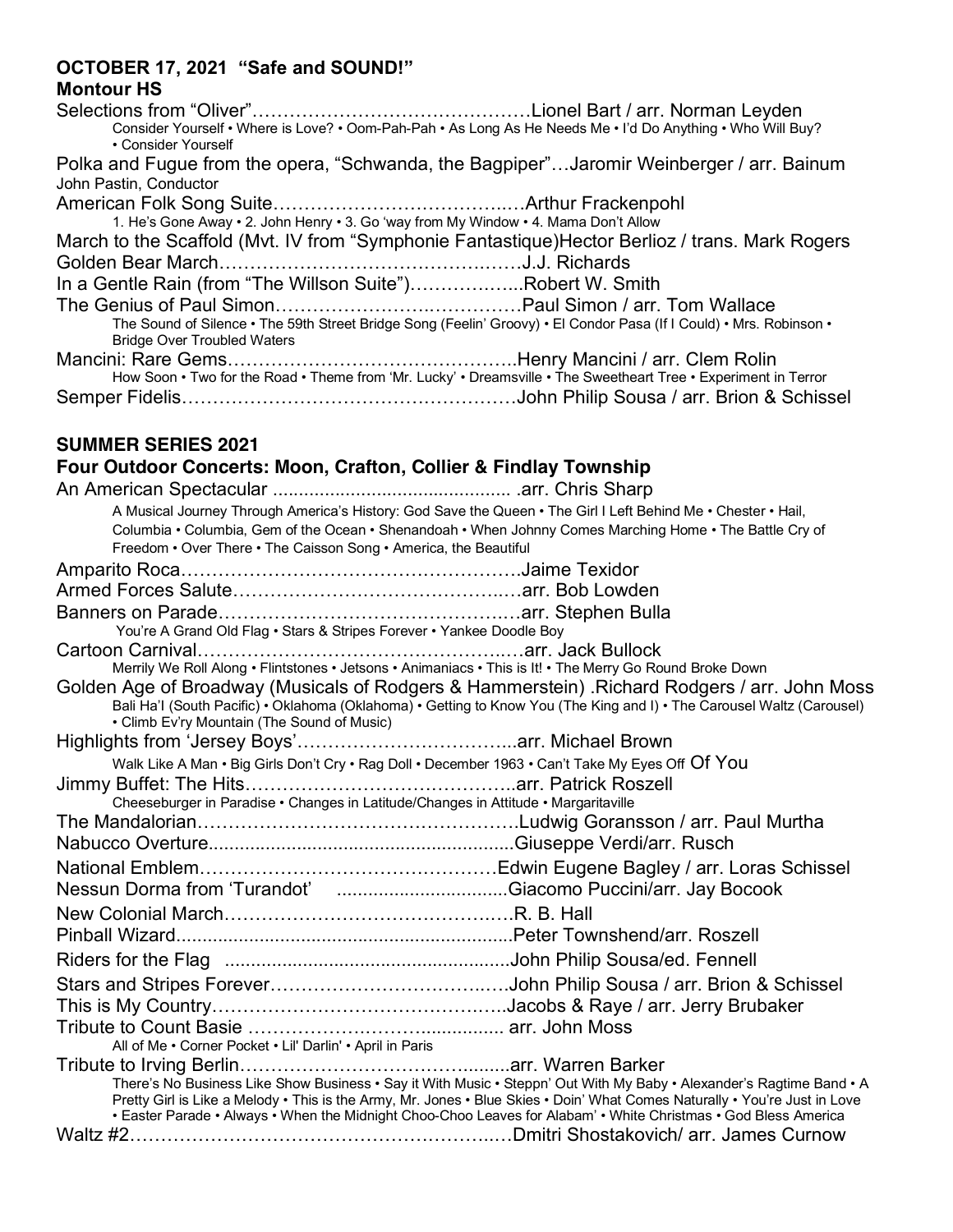## **2019-20 SEASON Clem Rolin, Music Director & Principal Conductor Tom Snyder, Associate Conductor**

## **MARCH 1, 2020 "Bold Ventures"**

| <b>Montour HS</b>                                                          |  |
|----------------------------------------------------------------------------|--|
|                                                                            |  |
|                                                                            |  |
| John Pastin, Conductor                                                     |  |
| Forever Holding Close the MemoriesRichard Saucedo                          |  |
|                                                                            |  |
|                                                                            |  |
| Parade of the Charioteers from 'Ben Hur'Miklos Rozsa / arr. Joe Martellaro |  |
|                                                                            |  |
| <b>Bill Lewis, Oboe Soloist</b>                                            |  |
|                                                                            |  |
|                                                                            |  |
|                                                                            |  |

#### **DECEMBER 8, 2019 "Holiday Cheer" West Allegheny HS**

| Here We Come A Wassailing • Coventry Carol • I Saw Three Ships • Ding Dong Merrily on High                                                     |  |
|------------------------------------------------------------------------------------------------------------------------------------------------|--|
|                                                                                                                                                |  |
|                                                                                                                                                |  |
| Shepherd's Dance (from Amahl and the Night Visitors) Gian Carlo Menotti / arr. Johnnie Vinson                                                  |  |
|                                                                                                                                                |  |
| Dreidl, Dreidl • Hanukkah, Oh Hanukkah • Maoz Tzur (Rock of Ages) • Yevanim (Greeks) • Al HaNissim (Miracles)<br>Janice Coppola, Clarinet Solo |  |
|                                                                                                                                                |  |
| Rudolph, The Red-Nosed Reindeer • I'll Be Home for Christmas • Frosty the Snowman • Winter Wonderland • The<br>Christmas Song                  |  |
| And the Mountains Echoed Gloriaarr. Robert Longfield                                                                                           |  |
|                                                                                                                                                |  |
|                                                                                                                                                |  |
|                                                                                                                                                |  |
|                                                                                                                                                |  |
|                                                                                                                                                |  |
|                                                                                                                                                |  |

#### **OCTOBER 20, 2019 "Autumn Winds" South Fayette HS**

| Procession of the Nobles from "Miada"Nicholas Rimsky-Korsakov / arr. Erik Leidzén                     |
|-------------------------------------------------------------------------------------------------------|
| Porgy and BessG. Gershwin, I. Gershwin, DuBose & Heyward / arr. James Barnes                          |
| I Got Plenty O' Nuttin' • It Ain't Necessarily so • Summertime • Crab Man • Bess, You Is My Woman Now |
|                                                                                                       |
|                                                                                                       |
|                                                                                                       |
|                                                                                                       |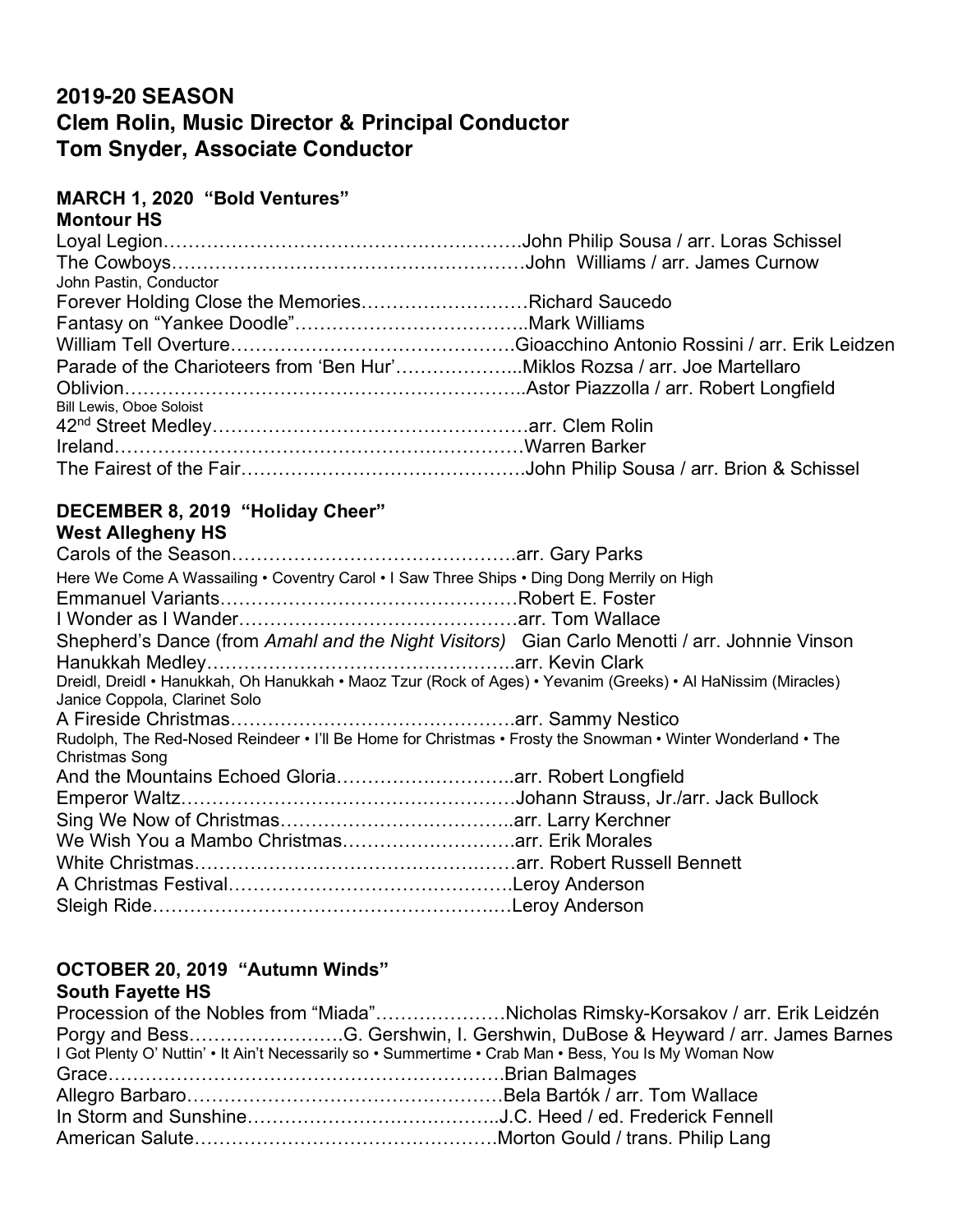Play! (Mvt. 4 from "New Orleans Symphony") ………..Carl Holmquist Hamilton…………………………………………………..Lin-Manuel Miranda/arr. Jerry Brubaker You'll Be Back • Helpless • My Shot • Dear Theodosia • It's Quiet Uptown • One Last Time Washington Post………………………………………. John Philip Sousa/arr. Frederick Fennell Band-o-Ween…………………………………………A Plethora of Guys, All Dead / arr. Patrick Roszell *Combined performance with the South Fayette HS Wind Ensemble • Eryn Carranza, Director*

## **2018-19 SEASON Clem Rolin, Music Director & Principal Conductor Tom Snyder, Associate Conductor**

#### **SUMMER SERIES 2019**

| Three Outdoor Concerts: Moon, Findlay Township & the Masonic Lodge in Sewickley                                    |  |
|--------------------------------------------------------------------------------------------------------------------|--|
|                                                                                                                    |  |
|                                                                                                                    |  |
| The Girl I Left Behind Me • When Johnny Comes Marching Home • Shenandoah • American Patro • Americal               |  |
|                                                                                                                    |  |
|                                                                                                                    |  |
|                                                                                                                    |  |
| You're A Grand Old Flag • Stars & Stripes Forever • Yankee Doodle Boy                                              |  |
|                                                                                                                    |  |
| Merrily We Roll Along • Flintstones • Jetsons • Animaniacs • This is It! • The Merry Go Round Broke Down           |  |
|                                                                                                                    |  |
| She • C'est Si Bon • I Love Paris • La Vie en Rose • Under Paris Skies • April in Paris                            |  |
|                                                                                                                    |  |
| In the Mood • Tuxedo Junction • A String of Pearls • Little Brown Jug • Pennsylvania 5-6-5000                      |  |
| The Homefront: Musical Memories from WWIIarr. James Christensen                                                    |  |
| It's Been a Long, Long Time • Thanks for the Memories • Bell Bottom Trousers • The White Cliffs of Dover • I'll Be |  |
| Seeing You . Don't Sit Under the Apple Tree                                                                        |  |
|                                                                                                                    |  |
|                                                                                                                    |  |
|                                                                                                                    |  |
|                                                                                                                    |  |
|                                                                                                                    |  |
|                                                                                                                    |  |
|                                                                                                                    |  |

## **MAY 5, 2019 "Portraits"**

#### **West Allegheny HS**

|                                                                                         | ed. Brion & Schissel |
|-----------------------------------------------------------------------------------------|----------------------|
|                                                                                         |                      |
| Gene Laus, Trumpet Soloist                                                              |                      |
|                                                                                         |                      |
| She • C'est Si Bon • I Love Paris • La Vie en Rose • Under Paris Skies • April in Paris |                      |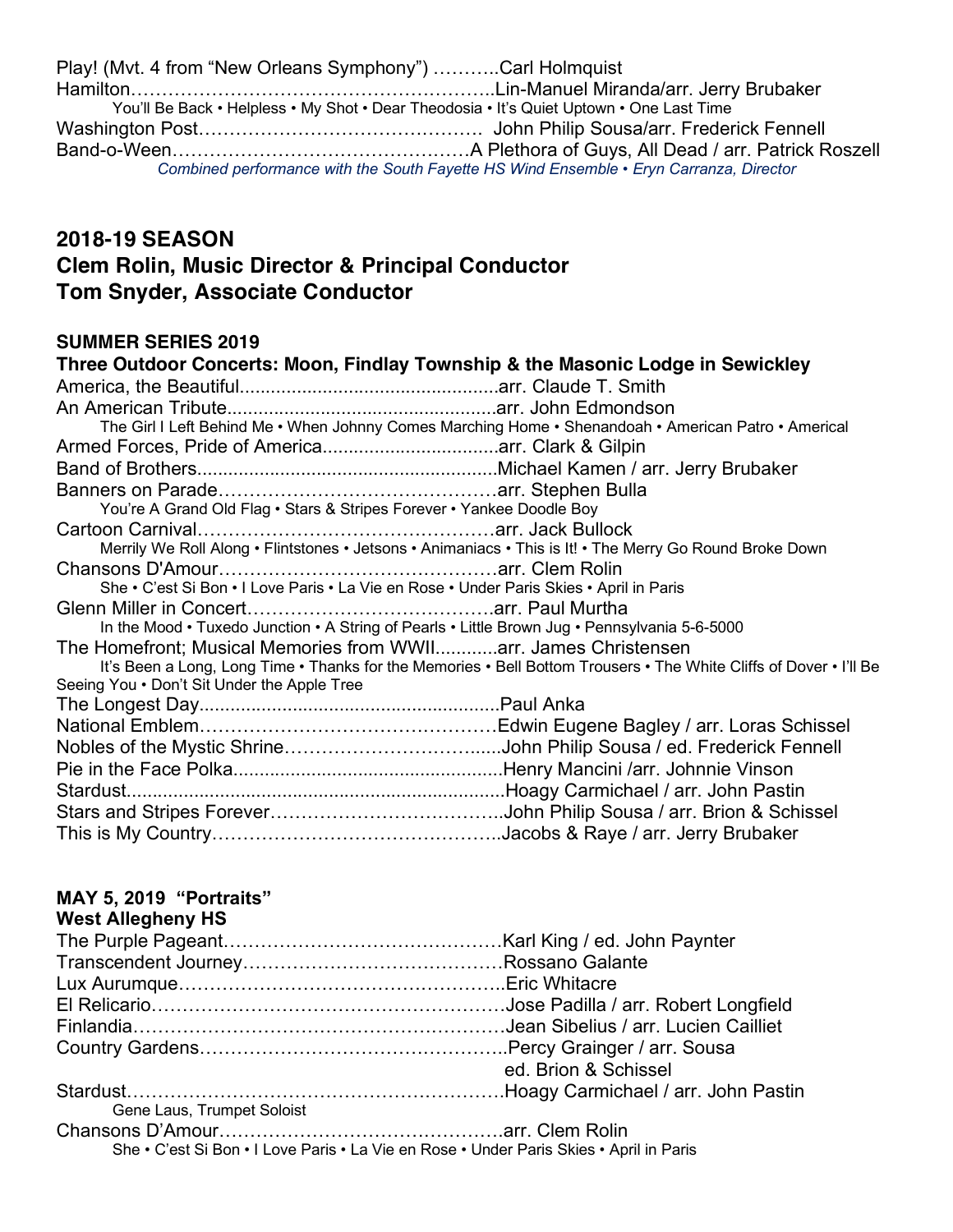| Dr. Ken Gargaro, Narrator |  |
|---------------------------|--|
|                           |  |

## **MARCH 3, 2019 "Winter's Wonders" CANCELLED DUE TO INCLEMENT WEATHER Montour HS**

#### **DECEMBER 9, 2018 "Happy Holidays to You"**

### **West Allegheny HS**

| Farandole • What Child is This • I Saw Three Ships • Bring a Torch                             |
|------------------------------------------------------------------------------------------------|
|                                                                                                |
|                                                                                                |
| Over the River Through Woods • Good Christians All Rejoice • Wassail Song • Joy to the World   |
|                                                                                                |
|                                                                                                |
|                                                                                                |
| God Rest Ye Merry Gentlemen, Good King Wenceslas, We Wish You A Merry Christmas                |
|                                                                                                |
|                                                                                                |
|                                                                                                |
|                                                                                                |
|                                                                                                |
| Hark! The Herald Angels Sing! • Pat-a-pan, • It Came Upon a Midnight Clear • Joy to the World! |
|                                                                                                |
|                                                                                                |
|                                                                                                |

#### **OCTOBER 14, 2018 "Harmony of Colors!" South Fayette HS**

| South Payette HS                                                                                                   |  |
|--------------------------------------------------------------------------------------------------------------------|--|
| Father of Victory (La Père de la Victoire)Luis Ganne / arr. Charles Roberts                                        |  |
|                                                                                                                    |  |
| Kent                                                                                                               |  |
|                                                                                                                    |  |
|                                                                                                                    |  |
|                                                                                                                    |  |
| John Pastin, Conductor                                                                                             |  |
|                                                                                                                    |  |
| La Bohème, A Symphonic PortraitGiacomo Puccini /arr. Jay Dawson                                                    |  |
| Pie in the Face Polka (from "The Great Race")Henry Mancin i/ arr. Johnnie Vinson<br>featuring the Clarinet Section |  |
| Superman Suite for Concert BandJohn Williams / arr. Bob Lowden                                                     |  |
| Main Theme • The Planet Krypton • March of the Villains • Can You Read My Mind • Finale                            |  |
|                                                                                                                    |  |
| Combined performance of 'Superman' and 'Thunderer' with the South Fayette HS Wind Ensemble                         |  |
| Eryn Carranza-Wood, Director                                                                                       |  |
|                                                                                                                    |  |
| Chuck Jacks, Trombone Soloist & South Fayette alum                                                                 |  |

## **2017-18 SEASON Clem Rolin, Music Director & Principal Conductor**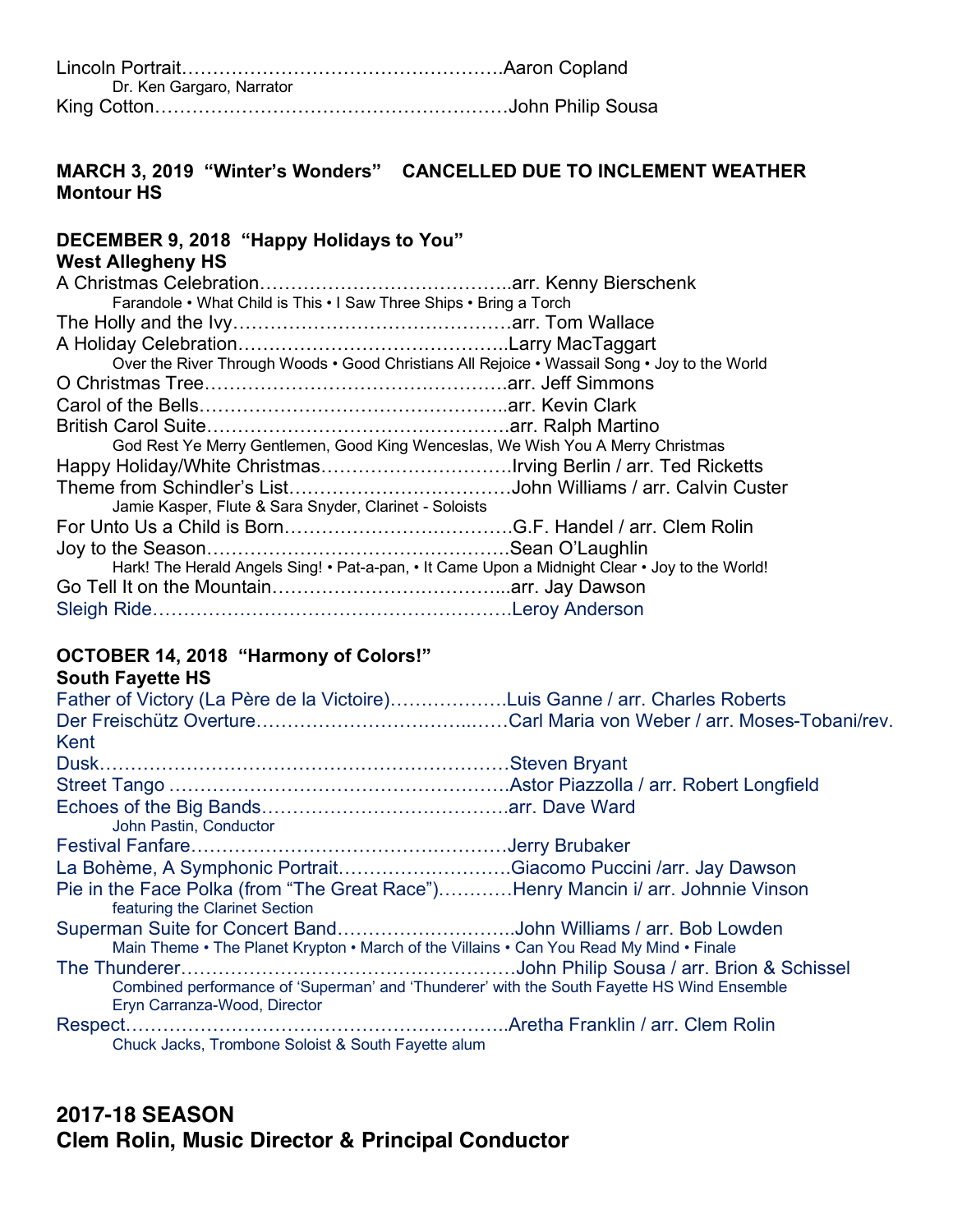# **Tom Snyder, Associate Conductor**

### **SUMMER SERIES 2018**

| Four Outdoor Concerts: Moon, Crafton, Bach, Beethoven & Brunch, and Collier Township       |  |
|--------------------------------------------------------------------------------------------|--|
|                                                                                            |  |
|                                                                                            |  |
|                                                                                            |  |
|                                                                                            |  |
|                                                                                            |  |
| James Bond Theme • Goldfinger • Nobody Does It Better • Skyfall • Live & Let Die           |  |
|                                                                                            |  |
|                                                                                            |  |
|                                                                                            |  |
| It's a Long, Long Way to Tipperary • When Jesus Wept • K-K-K-Katy • Last Post • Over There |  |
|                                                                                            |  |
|                                                                                            |  |
|                                                                                            |  |
| The Greatest Show • A Million Dreams • Never Enough • This is Me • From Now On             |  |
|                                                                                            |  |
|                                                                                            |  |
|                                                                                            |  |
|                                                                                            |  |
|                                                                                            |  |
|                                                                                            |  |
|                                                                                            |  |
| Come Fly With Me . Witchcraft. That's Life . Fly Me to the Moon                            |  |
|                                                                                            |  |
|                                                                                            |  |
| All of Me • Corner Pocket • Lil' Darlin' • April in Paris                                  |  |
| West Side Story/Mambo Leonard Bernstein/ arr. W.J. Duthoit & Michael Sweeney               |  |

# **MAY 6, 2018 "Spring's Promises!"**

## **West Allegheny HS**

| Brian Knarr, Guest Accompanist                                                     |  |
|------------------------------------------------------------------------------------|--|
|                                                                                    |  |
| Kit Keiper, Conductor                                                              |  |
| Eternal Father, Strong to SaveClaude T. Smith                                      |  |
| John Pastin, Conductor                                                             |  |
|                                                                                    |  |
|                                                                                    |  |
|                                                                                    |  |
| Brian Knarr, Guest Accompanist                                                     |  |
|                                                                                    |  |
| <b>Nestico</b>                                                                     |  |
|                                                                                    |  |
| James Bond Theme • Goldfinger • Nobody Does It Better • Skyfall • Live and Let Die |  |
|                                                                                    |  |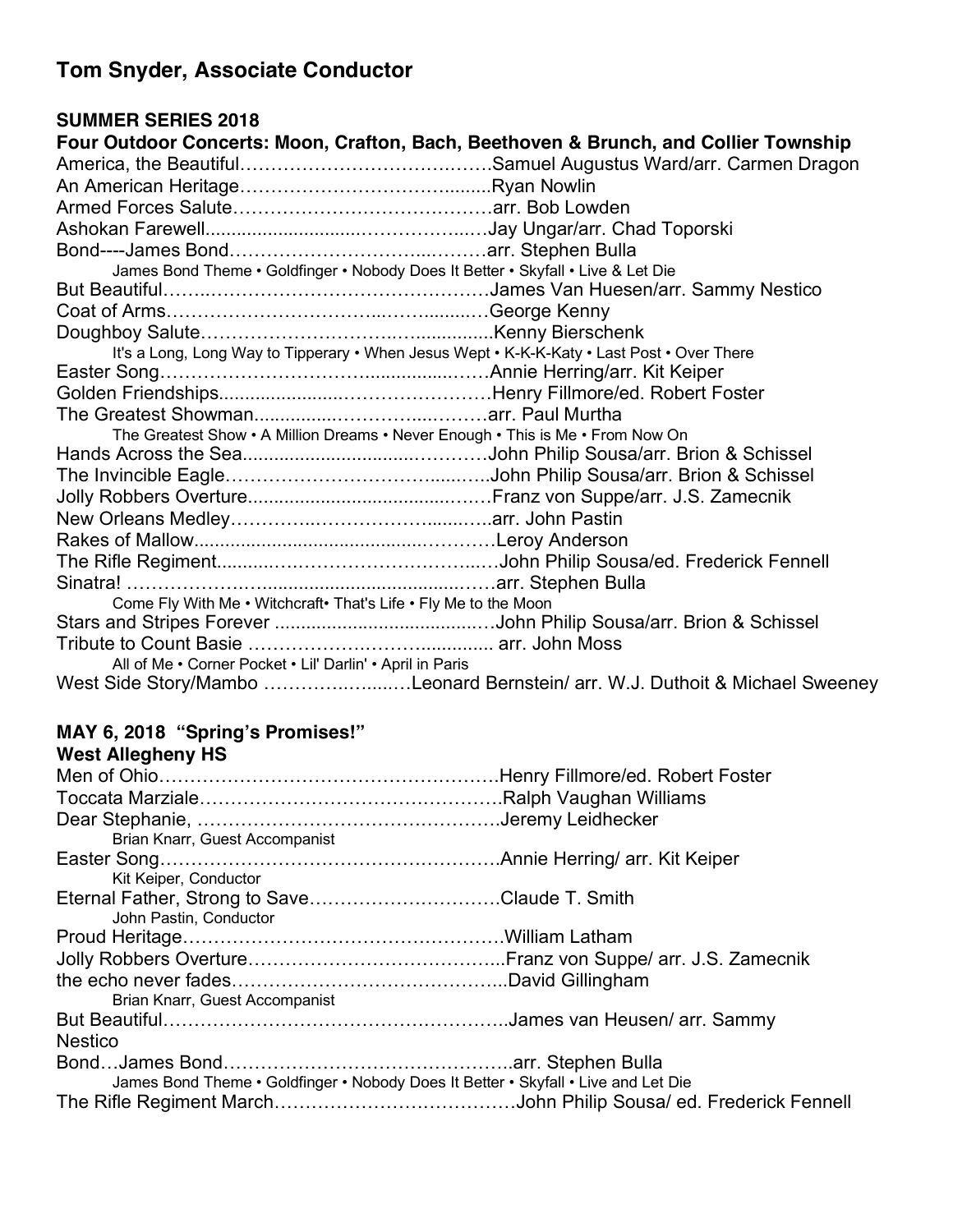#### **MARCH 4, 2018 "March Gladness!"**

| <b>Montour HS</b>                                                                                              |  |
|----------------------------------------------------------------------------------------------------------------|--|
|                                                                                                                |  |
| Foster                                                                                                         |  |
|                                                                                                                |  |
| Fantasy on American Sailing Songs Clare Grundman                                                               |  |
| Hornet & Peacock • Lowlands • What Shall We Do With the Drunken Sailor? • Rio Grande                           |  |
|                                                                                                                |  |
| Reed                                                                                                           |  |
|                                                                                                                |  |
| <b>Bulla</b>                                                                                                   |  |
|                                                                                                                |  |
| Russian March (Russischer Marsch, Op. 426) Johan Strauss II / trans. Chad Toporski<br>Chad Toporski, Conductor |  |
|                                                                                                                |  |
| Schissel                                                                                                       |  |
|                                                                                                                |  |
| <b>Duthoit</b>                                                                                                 |  |
|                                                                                                                |  |
| Come Fly With Me . Witchcraft . That's Life . Fly Me to the Moon                                               |  |
|                                                                                                                |  |

## **DECEMBER 10, 2017 "Joyous Memories!"**

| <b>West Allegheny HS</b>                                                                                                                                   |  |
|------------------------------------------------------------------------------------------------------------------------------------------------------------|--|
|                                                                                                                                                            |  |
| O Come, O Come, Emmanuel • Pat-A-Pan • The First Noel • Here We Come A-Wassailing • Stille, Stille, Stille at                                              |  |
| • Hark the Herald Angels Sing                                                                                                                              |  |
| I Heard the Bells on Christmas DayWarren Barker                                                                                                            |  |
|                                                                                                                                                            |  |
| Rudolph, the Red-Nosed Reindeer Marks/John Tatgenhorst                                                                                                     |  |
| Overture to a Winter CelebrationJames Stephenson                                                                                                           |  |
| Il est Ne, le Divin Enfant • Pat-a-Pan • Good King Wenceslas                                                                                               |  |
|                                                                                                                                                            |  |
|                                                                                                                                                            |  |
| He Is Born the Holy Child . Silent Night . Angels We Have Heard on High                                                                                    |  |
|                                                                                                                                                            |  |
|                                                                                                                                                            |  |
|                                                                                                                                                            |  |
|                                                                                                                                                            |  |
|                                                                                                                                                            |  |
| A Holly Jolly Xmas • Rudolph, the Red-Nosed Reindeer • Let it Snow! Let it Snow! Let it Snow! • Frosty the Snow<br>Man • Rockin' Around the Christmas Tree |  |

### **OCTOBER 15, 2017 "Autumn's Brilliance!"**

**South Fayette HS**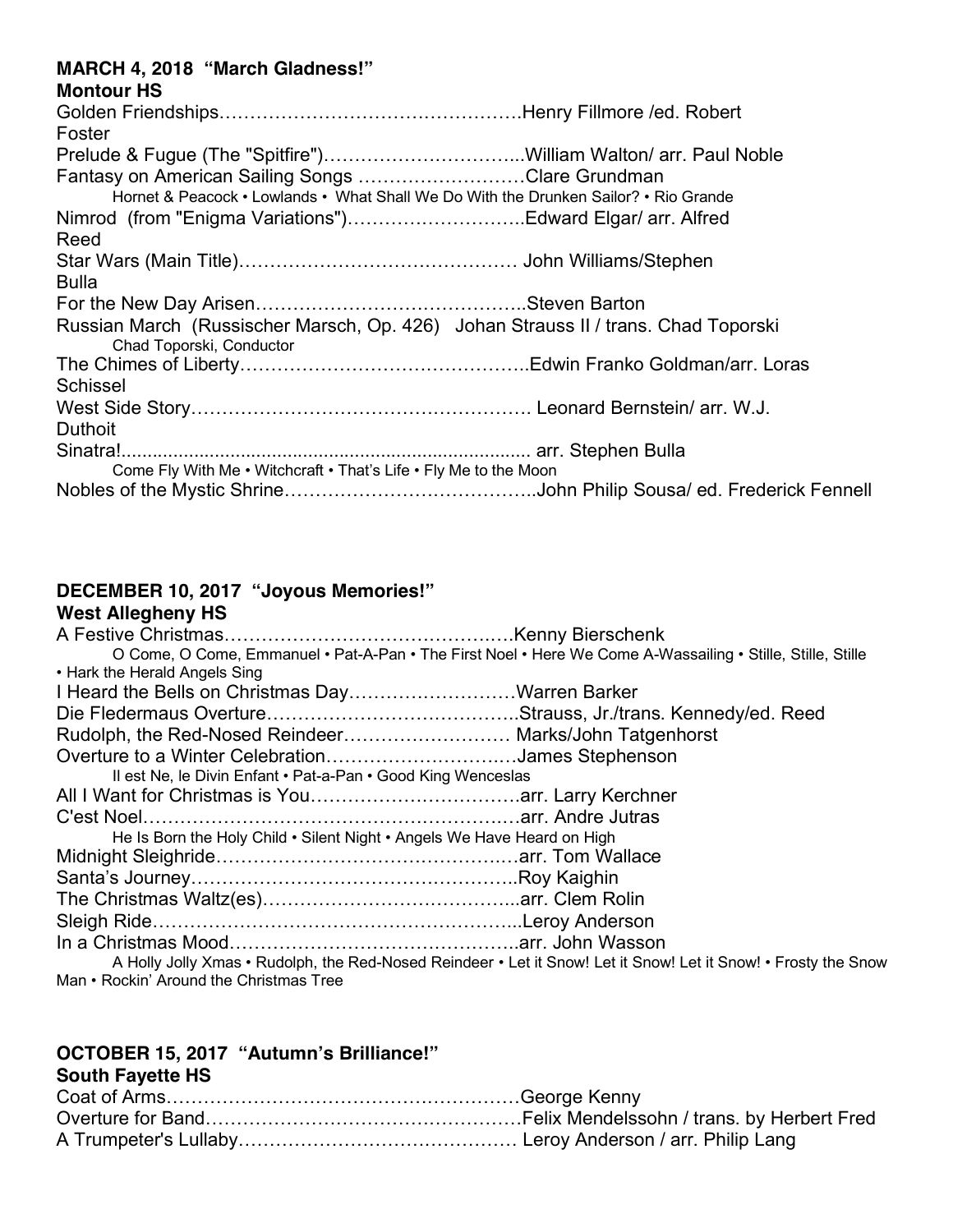| Gary McKeever, Trumpet Soloist                                                                                                                                                               |  |
|----------------------------------------------------------------------------------------------------------------------------------------------------------------------------------------------|--|
|                                                                                                                                                                                              |  |
| In Memory of Bill Balas, WHSB Trombonist                                                                                                                                                     |  |
| Selections from the 'Pirates of Penzance'Arthur Sullivan / arr. Sousa /ed. Brion<br>Pour O King the Pirate's Sherry • Pray observe the magnanimity • I am a Pirate King • Poor Wandering One |  |
| • Major General's Song                                                                                                                                                                       |  |
| Ryan Wolf, Trumpet Soloist                                                                                                                                                                   |  |
|                                                                                                                                                                                              |  |
|                                                                                                                                                                                              |  |
| Eryn Carranza, Conductor                                                                                                                                                                     |  |
|                                                                                                                                                                                              |  |

#### **SUMMER SERIES 2017**

| Four Outdoor Concerts: Moon, Oakdale, Bach, Beethoven & Brunch & Kennedy Township                            |  |
|--------------------------------------------------------------------------------------------------------------|--|
|                                                                                                              |  |
| Armed Forces - The Pride of Americaarr. Larry Clark & Greg Gilpin                                            |  |
|                                                                                                              |  |
| The Phantom of the Opera • I Dreamed a Dream • The Old Gumbie Cat • Sun and Moon                             |  |
|                                                                                                              |  |
|                                                                                                              |  |
| Take the 'A' Train • Don't Get Around Much Anymore • Mood indigo • Caravan • It Don't Mean a Thing           |  |
|                                                                                                              |  |
| Heartache Tonight • Desperado • Hotel California                                                             |  |
| Selections from "The Great Race"Henry Mancini/ arr. Bulla                                                    |  |
| He Shouldn't-A, Hadn't-A, Oughtn't-A, Swang on Me! • They're Off • Great Race March                          |  |
|                                                                                                              |  |
| for the 50th Anniversary of the West Hills Symphonic Band Conducted by the composer                          |  |
| He's Gone Away (Appalachian Folk Song)Rick Kirby                                                             |  |
|                                                                                                              |  |
| Summertime in Venice • Love Theme from 'La Strada' • Anema E Core                                            |  |
|                                                                                                              |  |
|                                                                                                              |  |
| Yankee Doodle • Chester • To the Colors • Columbia, The Gem of the Ocean • America, the Beautiful • You're a |  |
| Grand Old Flag • My Country 'Tis of Thee (America)                                                           |  |
|                                                                                                              |  |
|                                                                                                              |  |
|                                                                                                              |  |
|                                                                                                              |  |
| Kevin McElheny, Conductor                                                                                    |  |
| Seventy-Six Trombones (from 'The Music Man')Meredith Willson / arr. Ted Ricketts                             |  |
| Sobre las Olas (Over the Waves)Juventino Rosas / arr. Marc Oliver                                            |  |

## **2016-17 SEASON Clem Rolin, Music Director & Principal Conductor Tom Snyder, Associate Conductor**

**MAY 7, 2017 'Earth to Hearts---"It's SPRING!"**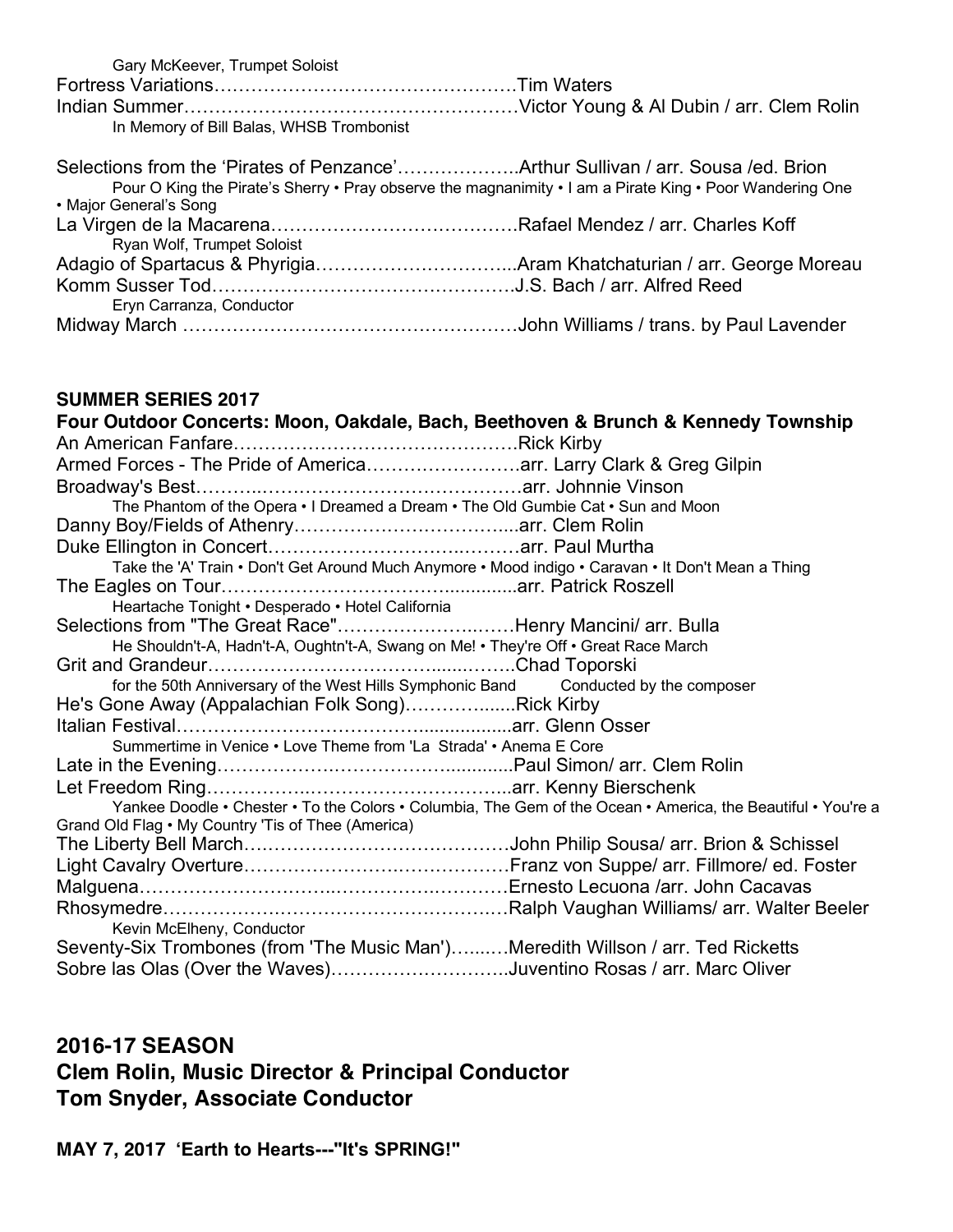#### **West Allegheny HS**

| Frackenpohl                                                                                            |                                    |  |
|--------------------------------------------------------------------------------------------------------|------------------------------------|--|
|                                                                                                        |                                    |  |
| Everything's Coming Up Roses • Small World • You'll Never Get Away from Me • Together Wherever We Go.  |                                    |  |
|                                                                                                        |                                    |  |
| 1. March $\cdot$ 2. Waltz $\cdot$ 3. Rondo                                                             |                                    |  |
|                                                                                                        |                                    |  |
| Kevin McElheny, Conductor                                                                              |                                    |  |
| Entry of the Gladiators (Thunder and Blazes)Fucik / trans. L-P Laurendeau                              |                                    |  |
|                                                                                                        | arr. J.S. Seredy/ ed. Van Ragsdale |  |
|                                                                                                        |                                    |  |
| Conducted by the Composer                                                                              |                                    |  |
|                                                                                                        |                                    |  |
| An American in Paris • Cuban Overture • Rhapsody in Blue                                               |                                    |  |
|                                                                                                        |                                    |  |
|                                                                                                        |                                    |  |
| New York, New York • I Left My Heart in San Francisco • Way Down Yonder in New Orleans • Kansas City • |                                    |  |
| My Kind of Town (Chicago Is) • Hooray for Hollywood                                                    |                                    |  |
|                                                                                                        |                                    |  |

# **MARCH 5, 2017 'GALA 50TH ANNIVERSARY CONCERT"**

### **Montour HS**

| Symphonic Scenario on "My Fair Lady"Frederick Loewe/ arr. John Cacavas |  |
|------------------------------------------------------------------------|--|
|                                                                        |  |
|                                                                        |  |
| Rhapsody for Flute & Wind SymphonyStephen Bulla                        |  |
| Jamie Kasper, Soloist                                                  |  |
|                                                                        |  |
|                                                                        |  |
|                                                                        |  |

#### **DECEMBER 11, 2016 'Our Gift UPLIFTS!" West Allegheny HS**

| Deck the Halls $\cdot$ First Noel $\cdot$ Holly and the Ivy $\cdot$ I Saw Three Ships |  |
|---------------------------------------------------------------------------------------|--|
|                                                                                       |  |
| Sean O'Laughlin                                                                       |  |
|                                                                                       |  |
| Ron Steffanina, Conductor                                                             |  |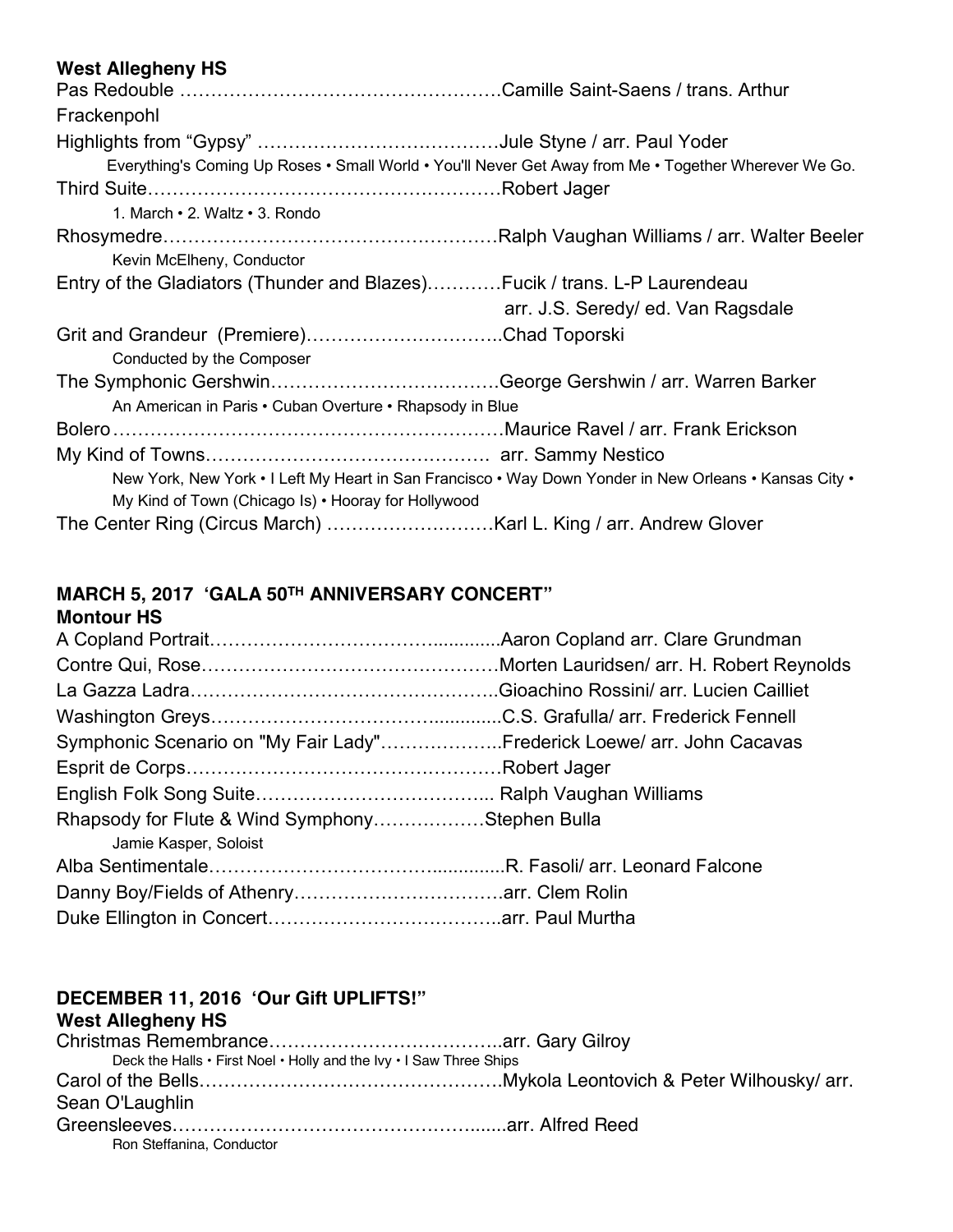|                                                                        | Frosty the Snow Man · Santa Claus is Comin' to Town · I Saw Mommy Kissing Santa Claus · Here Comes Santa Claus · Have |
|------------------------------------------------------------------------|-----------------------------------------------------------------------------------------------------------------------|
| Yourself a Merry Little Christmas                                      |                                                                                                                       |
|                                                                        |                                                                                                                       |
|                                                                        |                                                                                                                       |
| Sleep in Heavenly Peace (Silent Night, Holy Night)arr. Patrick Roszell |                                                                                                                       |
|                                                                        |                                                                                                                       |
|                                                                        |                                                                                                                       |
|                                                                        |                                                                                                                       |
|                                                                        |                                                                                                                       |

#### **OCTOBER 16, 2016 'Autumn's Full Embrace"**

| <b>West Allegheny HS</b>                                                   |  |
|----------------------------------------------------------------------------|--|
|                                                                            |  |
|                                                                            |  |
|                                                                            |  |
| Dartmoor 1912 from "War Horse"John Williams/ arr. Jay Bocook               |  |
| Satiric Dances (for a Comedy by Aristophanes)Norman Dello Joio             |  |
|                                                                            |  |
| Variations on a Theme by GlinkaNikolai Rimsky-Korsakov/ed. Clark McAlister |  |
| <b>Bill Lewis, Oboe Soloist</b>                                            |  |
|                                                                            |  |
|                                                                            |  |
| Highlights from "The Music Man"Meredith Willson/ arr. Alfred Reed & Jay    |  |
| <b>Bocook</b>                                                              |  |
|                                                                            |  |

## **2015-16 SEASON Clem Rolin, Music Director & Principal Conductor Tom Snyder, Associate Conductor**

## **SUMMER SERIES 2016**

| Three Outdoor Concerts: Oakdale; Collier Township and Kennedy Township |  |
|------------------------------------------------------------------------|--|
|                                                                        |  |
|                                                                        |  |
| Dragon                                                                 |  |
|                                                                        |  |
|                                                                        |  |
|                                                                        |  |
|                                                                        |  |
|                                                                        |  |
|                                                                        |  |
|                                                                        |  |
|                                                                        |  |
|                                                                        |  |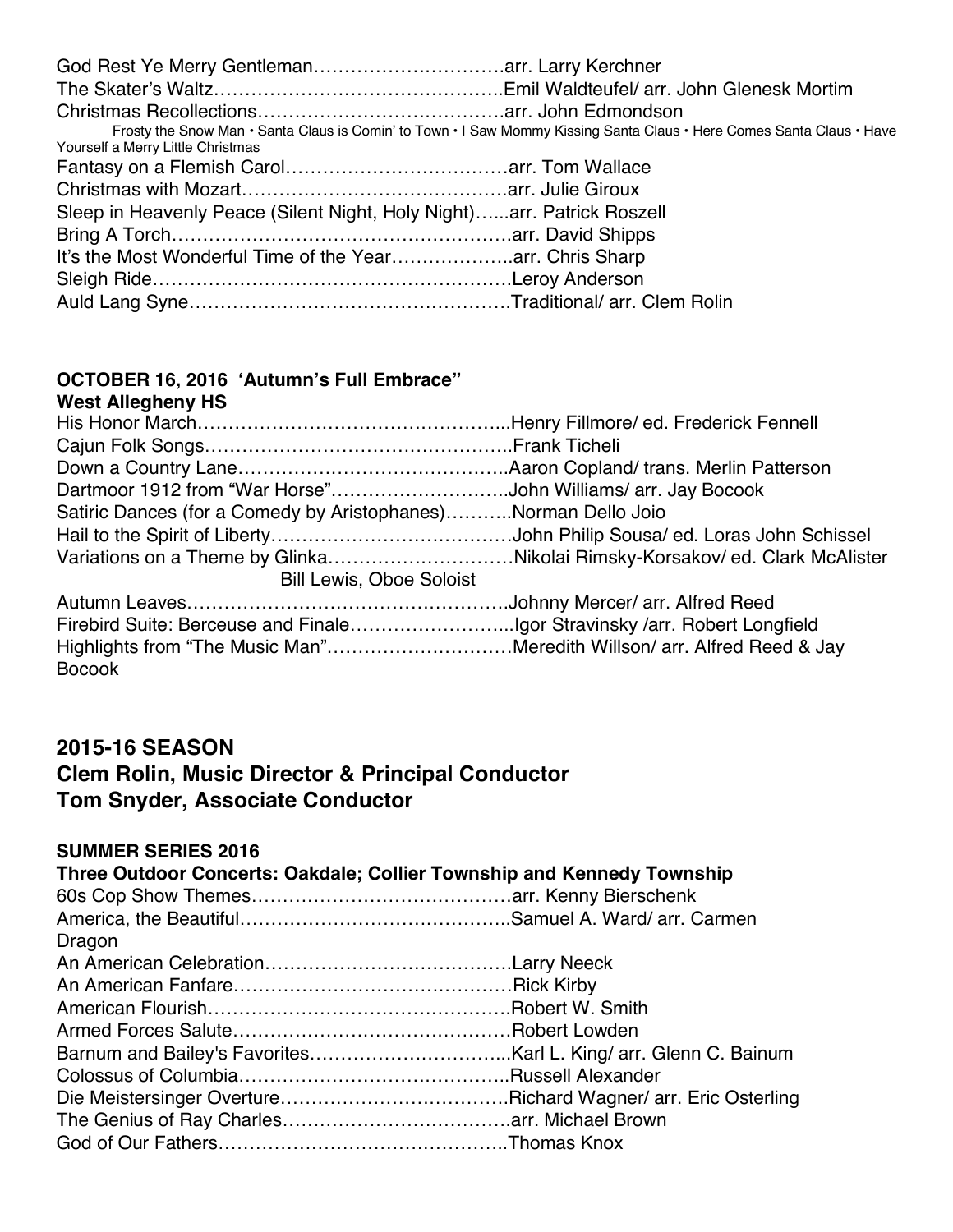| Leroy Anderson, A Symphonic PortraitLeroy Anderson/ arr. James Barnes      |  |
|----------------------------------------------------------------------------|--|
|                                                                            |  |
| Nessun Dorma from 'Turandot'Giacomo Puccini/ arr. Jay Bocook               |  |
|                                                                            |  |
|                                                                            |  |
|                                                                            |  |
| West Side Story Medley & MamboLeonard Bernstein/ arr. Jay Bocook & Michael |  |
| Sweeney                                                                    |  |

#### **MAY 1, 2016 'Spring Luster' West Allegheny HS**

| Highlights from Star Trek Into DarknessMichael Giacchino/ arr. Michael Brown |  |
|------------------------------------------------------------------------------|--|
| Leroy Anderson, A Symphonic PortraitLeroy Anderson/ arr. Barnes              |  |
|                                                                              |  |
|                                                                              |  |
|                                                                              |  |

#### **MARCH 31, 2016 'Concert at the Association of Concert Bands" Convention Soldiers and Sailors Memorial Hall, Pittsburgh**

| Merry Wives of Windsor OvertureOtto Nicolai/ trans. L.P. Laurendeau                        |  |
|--------------------------------------------------------------------------------------------|--|
|                                                                                            |  |
|                                                                                            |  |
| Variations sur un air du Pays D'OcCahuzac/ arr. Pegram<br>Janice Coppola, Clarinet Soloist |  |
|                                                                                            |  |
|                                                                                            |  |
|                                                                                            |  |

## **FEBRUARY 28, 2016 'The WHSB's Greatest Hits'**

## **West Allegheny HS**

| Merry Wives of Windsor OvertureOtto Nicolai/ trans. L.P. Laurendeau |
|---------------------------------------------------------------------|
|                                                                     |
|                                                                     |
|                                                                     |
|                                                                     |
| Variations sur un air du Pays D'OcCahuzac/ arr. Pegram              |
|                                                                     |
|                                                                     |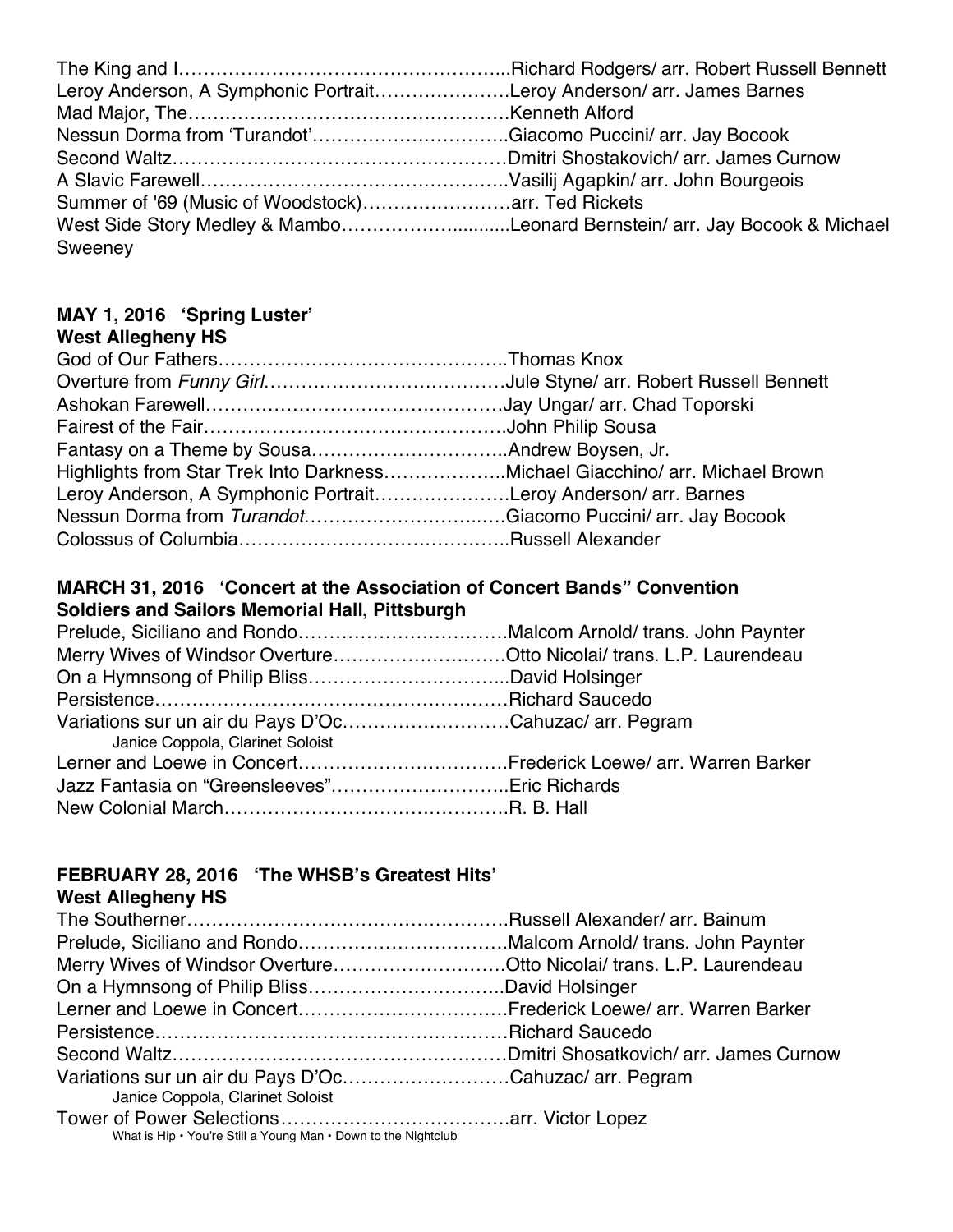Days of Wine and Roses………………………………….Henry Mancini/ arr. John Krance

#### **DECEMBER 13, 2015 'Yule LOVE It!' West Allegheny HS**

| West Allegneny HS                                                                                           |  |
|-------------------------------------------------------------------------------------------------------------|--|
|                                                                                                             |  |
| Ding Dong! Merrily on High • Silent Night • Jingle Bells • The Wassail Song • We Wish You a Merry Christmas |  |
| On this Day (based on Personent Hodie from 'Piae Cantiones' (1582)arr. Tom Wallace                          |  |
|                                                                                                             |  |
|                                                                                                             |  |
|                                                                                                             |  |
| Jazz Fantasia on "Greensleeves"Eric Richards                                                                |  |
|                                                                                                             |  |
|                                                                                                             |  |
| <b>Richard Dawson</b>                                                                                       |  |
| Ancient Carol Variants (on "God Rest Ye Merry Gentlemen") arr. Chris Bernotas                               |  |
|                                                                                                             |  |
|                                                                                                             |  |
| Happy Holiday . I've Got My Love to Keep Me Warm . Count Your Blessings Instead of Sheep . Snow . White     |  |
| Christmas                                                                                                   |  |
|                                                                                                             |  |
|                                                                                                             |  |

#### **OCTOBER 18, 2015 'Horns of Plenty' West Allegheny HS**

| Whistle a Happy Tune • We Kiss in a Shadow • March of the Siamese Children • I Have Dreamed • Shall We |  |
|--------------------------------------------------------------------------------------------------------|--|
| Dance • Hello Young Lovers                                                                             |  |
| Prelude to Act 1 of "La Traviata"Guiseppe Verdi/ arr. Jack Bullock                                     |  |
| American Overture for BandJoseph Wilcox Jenkins                                                        |  |
|                                                                                                        |  |
|                                                                                                        |  |
|                                                                                                        |  |
| Mambo from "West Side Story"Leonard Bernstein/arr. Michael Sweeney                                     |  |
|                                                                                                        |  |

## **2014-2015 SEASON**

## **Clem Rolin, Music Director & Principal Conductor Tom Snyder, Associate Conductor**

#### **SUMMER SERIES 2015 Five Outdoor Concerts: Oakdale; Thornburg; Bach, Beethoven & Brunch @Mellon Park; Kennedy Township; and Crafton Park** 1940's Hit Parade………………………………………………………………………arr. Kenny Bierschenk Little Brown Jug • Jersey Bounce • Sentimental Journey • American Patrol America Triumphant ………………………………………………………...Keith Latey/arr. Andrew Glover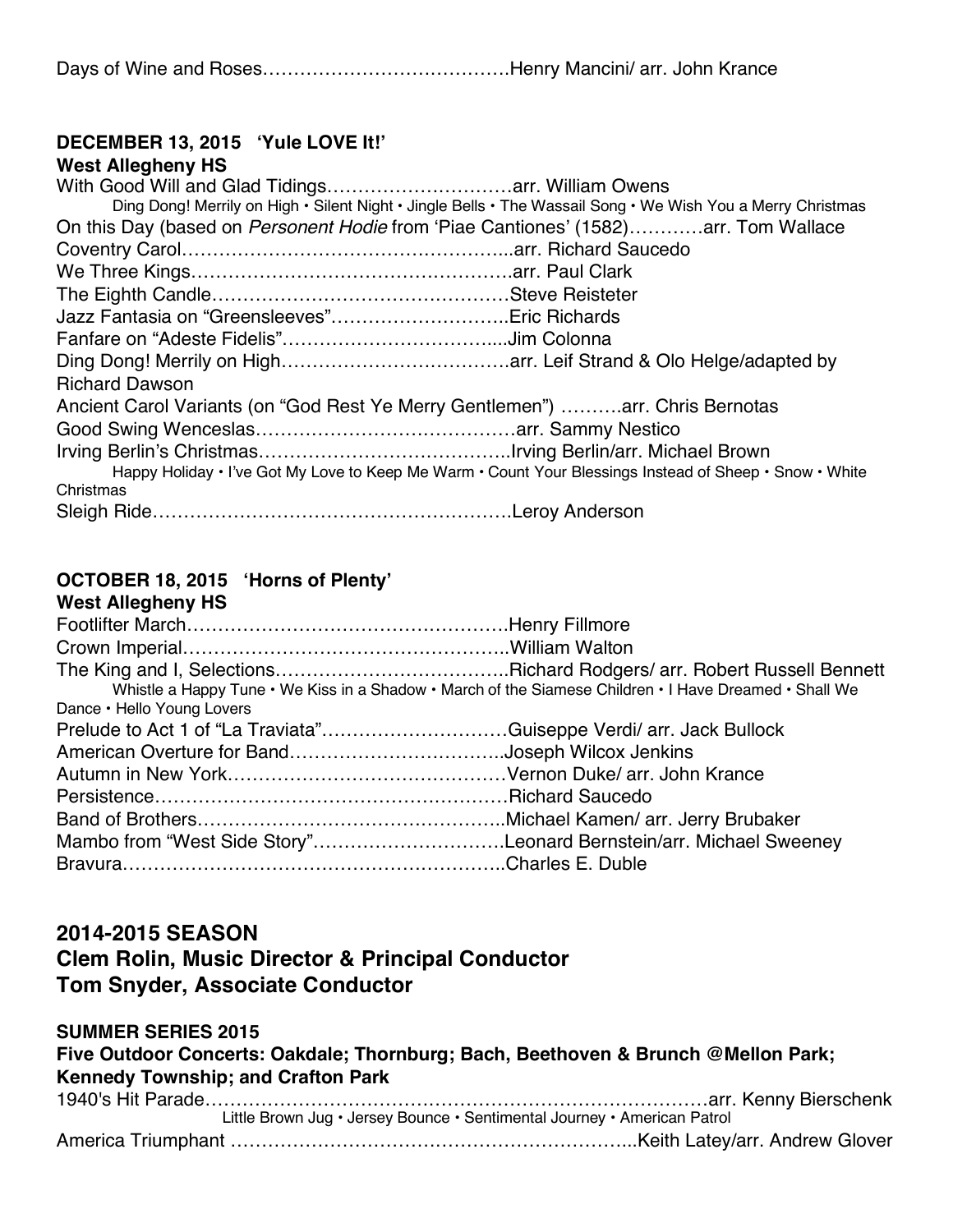| Smith                                                                                                        |                                                                                                              |
|--------------------------------------------------------------------------------------------------------------|--------------------------------------------------------------------------------------------------------------|
|                                                                                                              |                                                                                                              |
|                                                                                                              |                                                                                                              |
|                                                                                                              |                                                                                                              |
|                                                                                                              |                                                                                                              |
| Ballet Music from 'Prince Igor' (Polovetzian Dances) Alexander Borodin/arr. David Bennett                    |                                                                                                              |
|                                                                                                              |                                                                                                              |
|                                                                                                              |                                                                                                              |
|                                                                                                              |                                                                                                              |
|                                                                                                              |                                                                                                              |
|                                                                                                              |                                                                                                              |
|                                                                                                              |                                                                                                              |
| Schissel                                                                                                     |                                                                                                              |
|                                                                                                              |                                                                                                              |
|                                                                                                              |                                                                                                              |
| <b>Barnes</b>                                                                                                |                                                                                                              |
|                                                                                                              |                                                                                                              |
|                                                                                                              |                                                                                                              |
|                                                                                                              |                                                                                                              |
| <b>Bocook</b>                                                                                                |                                                                                                              |
|                                                                                                              |                                                                                                              |
|                                                                                                              |                                                                                                              |
| Holsinger                                                                                                    |                                                                                                              |
|                                                                                                              |                                                                                                              |
| Paynter                                                                                                      |                                                                                                              |
|                                                                                                              |                                                                                                              |
|                                                                                                              |                                                                                                              |
| Another Op'nin', Another Show • Why Can't You Behave • Brush Up Your Shakespeare • Too Darn Hot • So In Love |                                                                                                              |
|                                                                                                              |                                                                                                              |
| The Sound of Music • How Can Love Survive (stage) • The Lonely Goatherd • My Favorite Things • Sixteen,      |                                                                                                              |
| Going on Seventeen • So Long, Farewell • Do, Re, Mi • Edelweiss • An Ordinary Couple (stage) • No Way To     |                                                                                                              |
| Stop It (stage) • Maria • Climb Every Mountain                                                               |                                                                                                              |
|                                                                                                              |                                                                                                              |
|                                                                                                              |                                                                                                              |
| Sir Duke • You Are the Sunshine of My Life • I Wish • Signed, Sealed, Delivered I'm Yours                    |                                                                                                              |
|                                                                                                              |                                                                                                              |
|                                                                                                              |                                                                                                              |
| Janice Coppola, Clarinet Soloist                                                                             |                                                                                                              |
|                                                                                                              |                                                                                                              |
|                                                                                                              |                                                                                                              |
| MAY 3, 2015 'Spring Bouquets'                                                                                |                                                                                                              |
| <b>West Allegheny HS</b>                                                                                     |                                                                                                              |
|                                                                                                              |                                                                                                              |
| On a Hymnsong of Philip BlissDavid Holsinger                                                                 |                                                                                                              |
| Selections from 'Kiss Me Kate'Cole Porter / arr. John Moss                                                   |                                                                                                              |
|                                                                                                              | Another Op'nin', Another Show • Why Can't You Behave • Brush Up Your Shakespeare • Too Darn Hot • So In Love |

Concerto for Winds………………………………..J. S. Bach / arr. Clem Rolin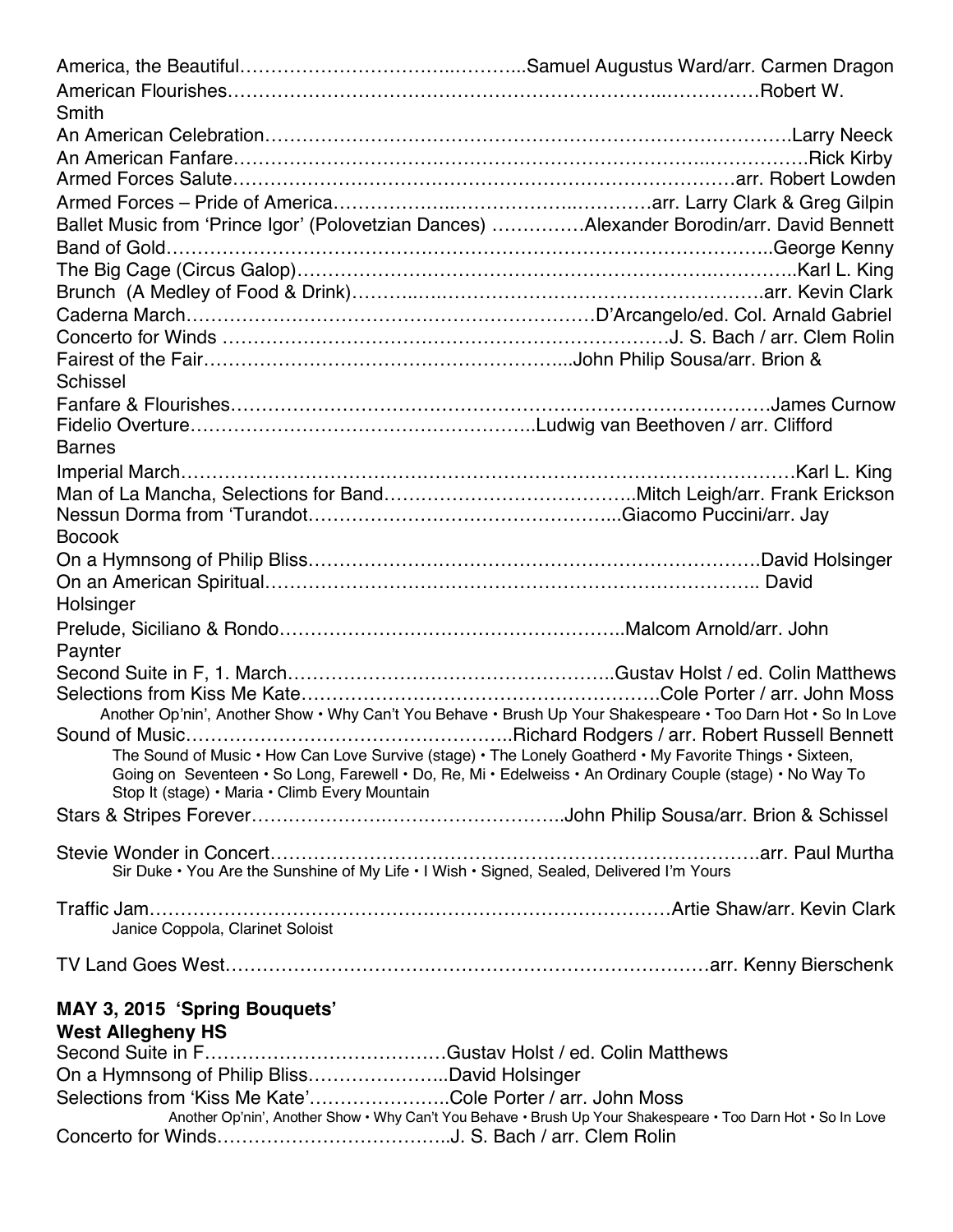|                                        | Little Brown Jug • Jersey Bounce • Sentimental Journey • American Patrol                                         |
|----------------------------------------|------------------------------------------------------------------------------------------------------------------|
|                                        | The Sound of Music – SelectionsRichard Rodgers / arr. Robert Russell Bennett                                     |
|                                        | The Sound of Music • How Can Love Survive (stage) • The Lonely Goatherd • My Favorite Things • Sixteen,          |
|                                        | Going on Seventeen · So Long, Farewell · Do, Re, Mi · Edelweiss · An Ordinary Couple (stage) · No Way To Stop It |
| (stage) • Maria • Climb Every Mountain |                                                                                                                  |
|                                        |                                                                                                                  |

#### **MARCH 1, 2015 'Labors of Love'**

| <b>West Allegheny HS</b>                                              |  |
|-----------------------------------------------------------------------|--|
|                                                                       |  |
| Prelude, Siciliano & RondoMalcom Arnold/arr. John Paynter             |  |
|                                                                       |  |
|                                                                       |  |
| Man of La Mancha, Selections for Band Mitch Leigh/arr. Frank Erickson |  |
|                                                                       |  |
|                                                                       |  |
| Janice Coppola & Sara Snyder, Clarinet Duet                           |  |
| Mystery on Mena MountainJulie Giroux                                  |  |
| Alyson Collins, Conductor                                             |  |
|                                                                       |  |
| Janice Coppola, Clarinet Soloist                                      |  |
|                                                                       |  |
|                                                                       |  |

#### **DECEMBER 7, 2014 'Christmas Exultations'**

| Selections from "The Muppet Christmas Carol"Goodman & Williams/arr. Chad Toporski                                              |
|--------------------------------------------------------------------------------------------------------------------------------|
|                                                                                                                                |
|                                                                                                                                |
|                                                                                                                                |
|                                                                                                                                |
|                                                                                                                                |
|                                                                                                                                |
| Walking in the Air from Raymond Briggs' "The Snowman"Howard Blake/arr. Kit Keiper                                              |
|                                                                                                                                |
| Winter Wonderland • I'll Be Home for Christmas • Santa Claus is Comin' to Town • Have Yourself a Merry Little Christmas • It's |
|                                                                                                                                |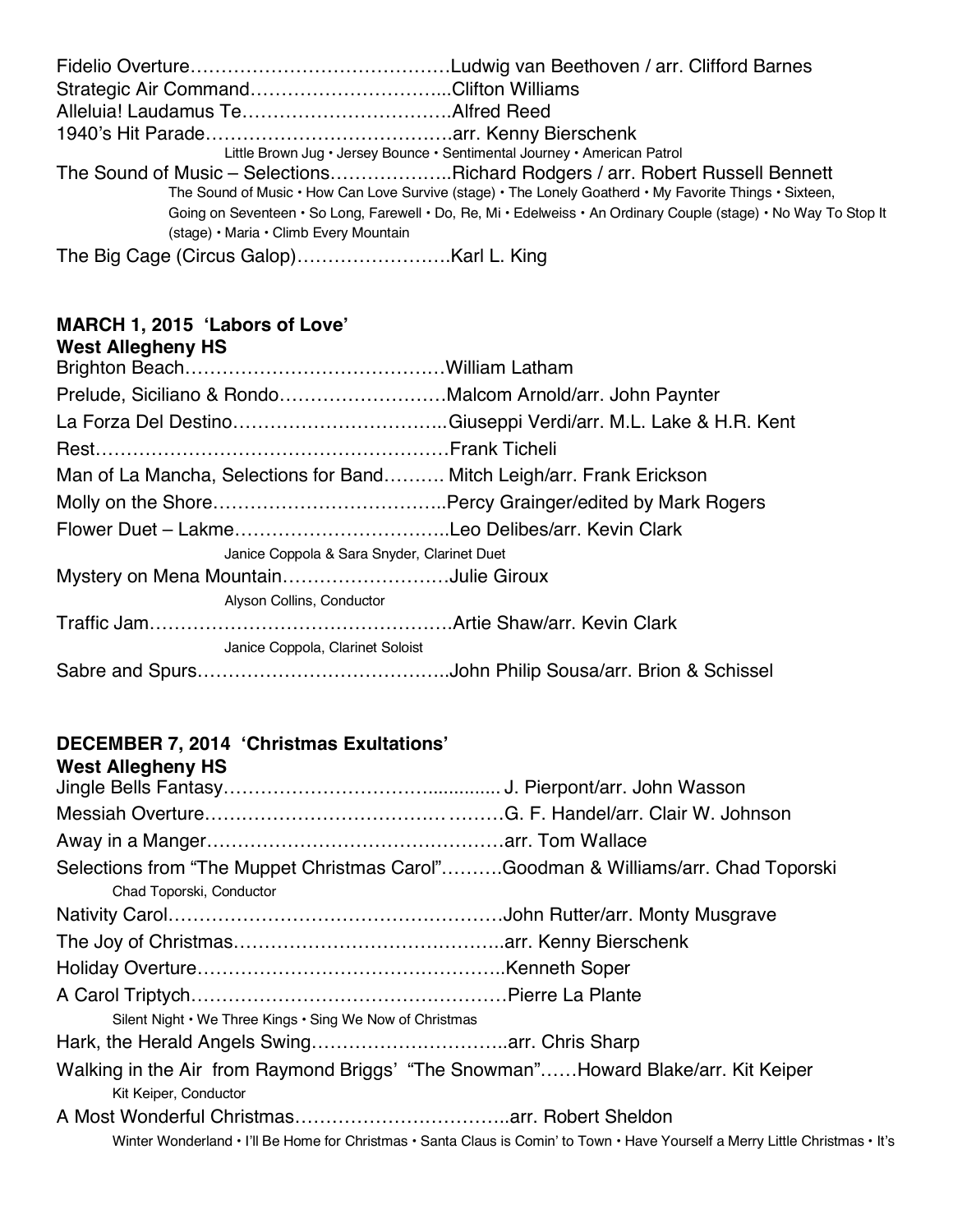| the Most Wonderful Time of the Year |  |
|-------------------------------------|--|
|                                     |  |
|                                     |  |

#### **OCTOBER 12, 2014 'Destinations' West Allegheny HS**

| <b>WEST Allegneny HS</b>                                                                    |                                                                                                             |
|---------------------------------------------------------------------------------------------|-------------------------------------------------------------------------------------------------------------|
|                                                                                             |                                                                                                             |
|                                                                                             |                                                                                                             |
|                                                                                             |                                                                                                             |
|                                                                                             | Springtime for Hitler from 'The Producers' • The Avenue Q Theme from 'Avenue Q' • Always Look on the Bright |
| Side of Life from 'Spamalot' • For Good from 'Wicked' • Circle of Life from 'The Lion King' |                                                                                                             |
|                                                                                             |                                                                                                             |
| Tribute to Cinema: A Love Theme for the Movies Kyle Simpson                                 |                                                                                                             |
| Premiere Performance • Kyle Simpson, Guest Soloist & Composer                               |                                                                                                             |
|                                                                                             |                                                                                                             |
|                                                                                             |                                                                                                             |
|                                                                                             |                                                                                                             |
|                                                                                             |                                                                                                             |
|                                                                                             |                                                                                                             |
| Ciribiribin • The Mole • You Made Me Love You • Trumpet Blues and Cantabile                 |                                                                                                             |
| Kyle Simpson, Guest Trumpet Soloist                                                         |                                                                                                             |
| Doughboy Salute (The Marching Songs of WW I)arr. Kenny Bierschenk                           |                                                                                                             |
| Tom Snyder, Narrator                                                                        |                                                                                                             |
|                                                                                             |                                                                                                             |

## **2013-2014 SEASON**

## **Clem Rolin, Music Director & Principal Conductor Tom Snyder, Associate Conductor**

#### **SUMMER SERIES 2014**

**Five Outdoor Concerts: Moon Township; Oakdale; Bach, Beethoven & Brunch @Mellon Park; Collier Township; and North Fayette Township Community Days @Donaldson Park**

| A Musical Journey Through America's History              |                                                                                                                            |
|----------------------------------------------------------|----------------------------------------------------------------------------------------------------------------------------|
|                                                          | God Save the Queen • The Girl I Left Behind Me • Chester • Hail, Columbia • Columbia, Gem of the Ocean • Shenandoah • When |
|                                                          | Johnny Comes Marching Home . The Battle Cry of Freedom . Over There . The Caisson Song . America, the Beautiful            |
| America, the BeautifulSamuel Augustus Ward/Carmen Dragon |                                                                                                                            |
|                                                          |                                                                                                                            |
|                                                          |                                                                                                                            |
|                                                          |                                                                                                                            |
|                                                          |                                                                                                                            |
|                                                          |                                                                                                                            |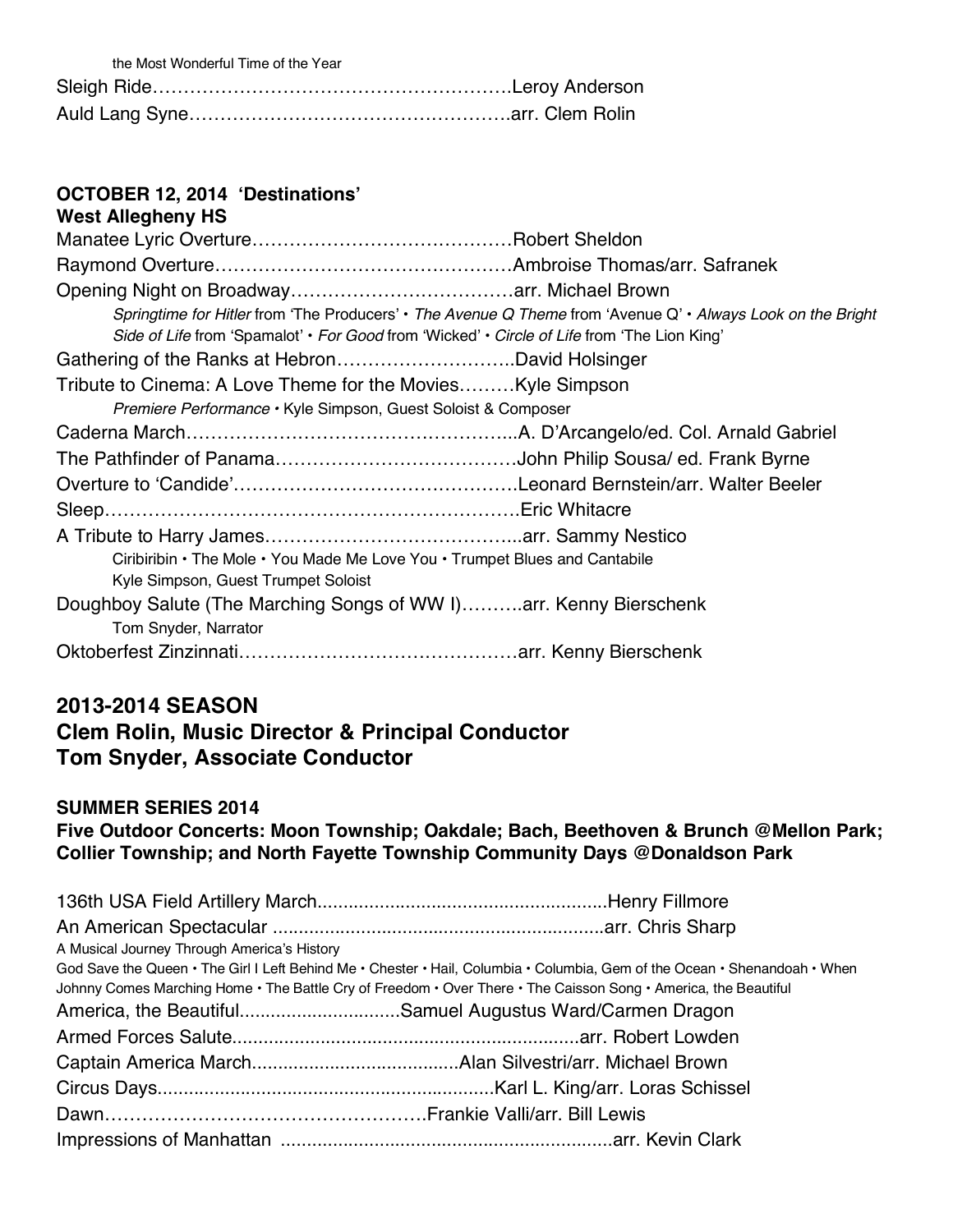Denny Kurzawski, Clarinet & Alto Saxophone Soloist Jerusalem.................................................................................Parry/arr. Clem Rolin Lerner and Loewe in Concert...........................Frederick Loewe/arr. Warren Barker Get Me to the Church On Time • Thank Heaven for Little Girls •The Night They Invented Champagne • If Ever I Would Leave You • I Could Have Danced All Night Let Freedom Ring!...................................................................arr. Kenny Bierschenk Yankee Doodle • Chester • Semper Fidelis • To the Colors • Columbia, the Gem of the Ocean • America, the Beautiful • You're a Grand Old Flag • America The Longest Day........................................................................................Paul Anka Mancini Spectacular...........................................Henry Mancini/arr. Warren Barker Manhattan Beach.......................................................John Philip Sousa/ed. Fennell March Lorraine...................................................................Louis Ganne/ed. Fennell Mary Poppins (Selections) ...................................Sherman & Sherman/arr. Ricketts Feed the Birds • A Spoonful of Sugar • Chim Chim Cher-ee • Step in Time • Supercalifragilisticexpialidocious Nabucco Overture............................................................Giuseppe Verdi/arr. Rusch Nessun Dorma from 'Turandot' ................................Giacomo Puccini/arr. Jay Bocook Pinball Wizard.............................................................Peter Townshend/arr. Roszell Polonaise from 'Eugene Onegin' ....................................Tchaikovsky/arr. Clem Rolin Riders for the Flag ......................................................John Philip Sousa/ed. Fennell Songs of Aloha...................................................................................arr. Ralph Ford Hawaiian Wedding Song • Hawaiin War Chant • Aloha 'Oe Stars & Stripes Forever...............................John Philip Sousa/adapt. Brion & Schissel You Can't Stop the Beat from 'Hairspray'....................... Marc Shaiman/arr. Ricketts

# **MAY 4, 2014 'The Heart of Spring'**

## **West Allegheny HS**

| Lerner and Loewe in ConcertFrederick Loewe/ arr. Warren Barker               |                                                                                                                    |
|------------------------------------------------------------------------------|--------------------------------------------------------------------------------------------------------------------|
| Leave You . I Could Have Danced All Night                                    | Get Me to the Church On Time • Thank Heaven for Little Girls • The Night They Invented Champagne • If Ever I Would |
|                                                                              |                                                                                                                    |
|                                                                              |                                                                                                                    |
|                                                                              | Ted Nevin, Conductor                                                                                               |
|                                                                              | The Pines of the Appian Way from "Pines of Rome"Ottorino Respighi/arr. d'Elia/ ed. Leidzen                         |
| 136th U.S.A. Field Artillery MarchHenry Fillmore/ed. Robert Foster           |                                                                                                                    |
| Symphonic Dance #3 "Fiesta"Clifton Williams                                  |                                                                                                                    |
|                                                                              |                                                                                                                    |
| Impressions of Manhattan: A Cosmopolitan Medley for Clarinetarr. Kevin Clark |                                                                                                                    |
|                                                                              | Denny Kurzawski, Clarinet & Alto Sax Soloist                                                                       |
|                                                                              |                                                                                                                    |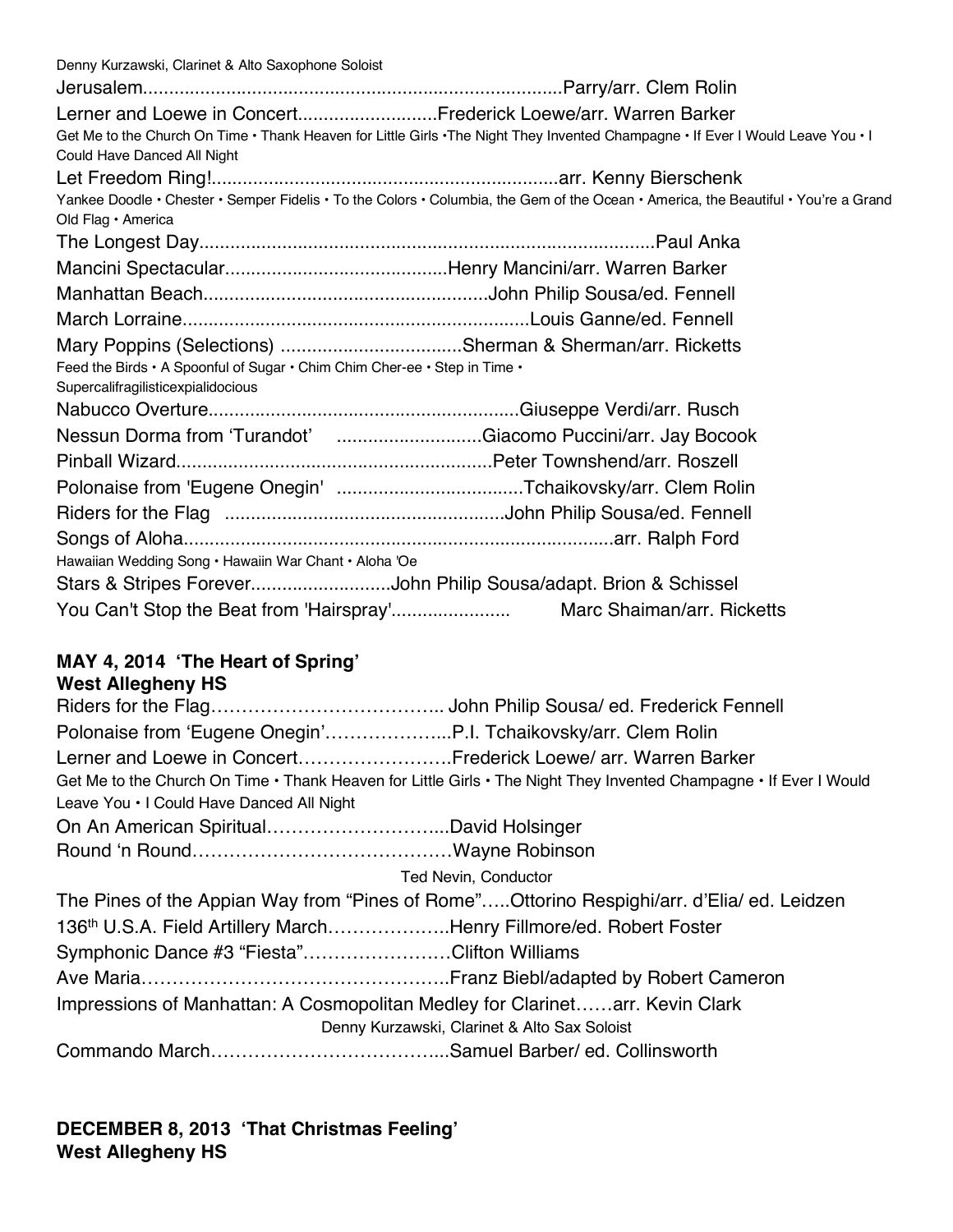| Forest Green • Wassail Song • Sussex Carol                                                                                                                                                                                                                                                                                          |  |
|-------------------------------------------------------------------------------------------------------------------------------------------------------------------------------------------------------------------------------------------------------------------------------------------------------------------------------------|--|
|                                                                                                                                                                                                                                                                                                                                     |  |
|                                                                                                                                                                                                                                                                                                                                     |  |
| Minor Alterations 2: Carols from the Dark SideDavid Lovrien                                                                                                                                                                                                                                                                         |  |
|                                                                                                                                                                                                                                                                                                                                     |  |
| It's Beginning to Look Like Christmas from "Here's Love"<br>Pine Cones and Holly Berries from "Here's Love"<br>Toyland from "Babes in Toyland"<br>March of the Toys from "Babes in Toyland"<br>My Favorite Things from "Sound of Music"<br>We Need A Little Christmas from "Mame"<br>God Bless Us Everyone from "A Christmas Carol" |  |
|                                                                                                                                                                                                                                                                                                                                     |  |
|                                                                                                                                                                                                                                                                                                                                     |  |
|                                                                                                                                                                                                                                                                                                                                     |  |
| Home for the Holidays • Winter Wonderland • Over the River • I'll Be Home for Christmas                                                                                                                                                                                                                                             |  |
|                                                                                                                                                                                                                                                                                                                                     |  |
|                                                                                                                                                                                                                                                                                                                                     |  |

#### **OCTOBER 20, 2013 'Fervent Colors' West Allegheny HS**

| <b>WEST ARRIVIERTY NO</b>                                                                           |  |
|-----------------------------------------------------------------------------------------------------|--|
|                                                                                                     |  |
|                                                                                                     |  |
| 1. Cake Walk . 3. Western One-Step                                                                  |  |
| Second American Folk RhapsodyClare Grundman                                                         |  |
| Intermezzo from Cavalleria RusticanaPietro Mascagni/arr. Harry Phillips                             |  |
|                                                                                                     |  |
|                                                                                                     |  |
|                                                                                                     |  |
|                                                                                                     |  |
| Chad Toporski, Conductor                                                                            |  |
|                                                                                                     |  |
| Star Wars (Main Theme) • Parade of the Ewoks • The Imperial March • The Throne Room (and End Title) |  |
| Alp-o Sprach Zarathustra (A 2001 Swiss Oddity)arr. Kevin Clark                                      |  |
|                                                                                                     |  |
| Kevin Clark, Alp Horn                                                                               |  |
|                                                                                                     |  |

## **2012-2013 SEASON Clem Rolin, Music Director & Principal Conductor Tom Snyder, Associate Conductor**

#### **SUMMER SERIES 2013**

**Five Outdoor Concerts: Oakdale; Hopewell Twp.; Crafton Park; Bach, Beethoven & Brunch @Mellon Park; & North Fayette Twp. Community Days @Donaldson Park**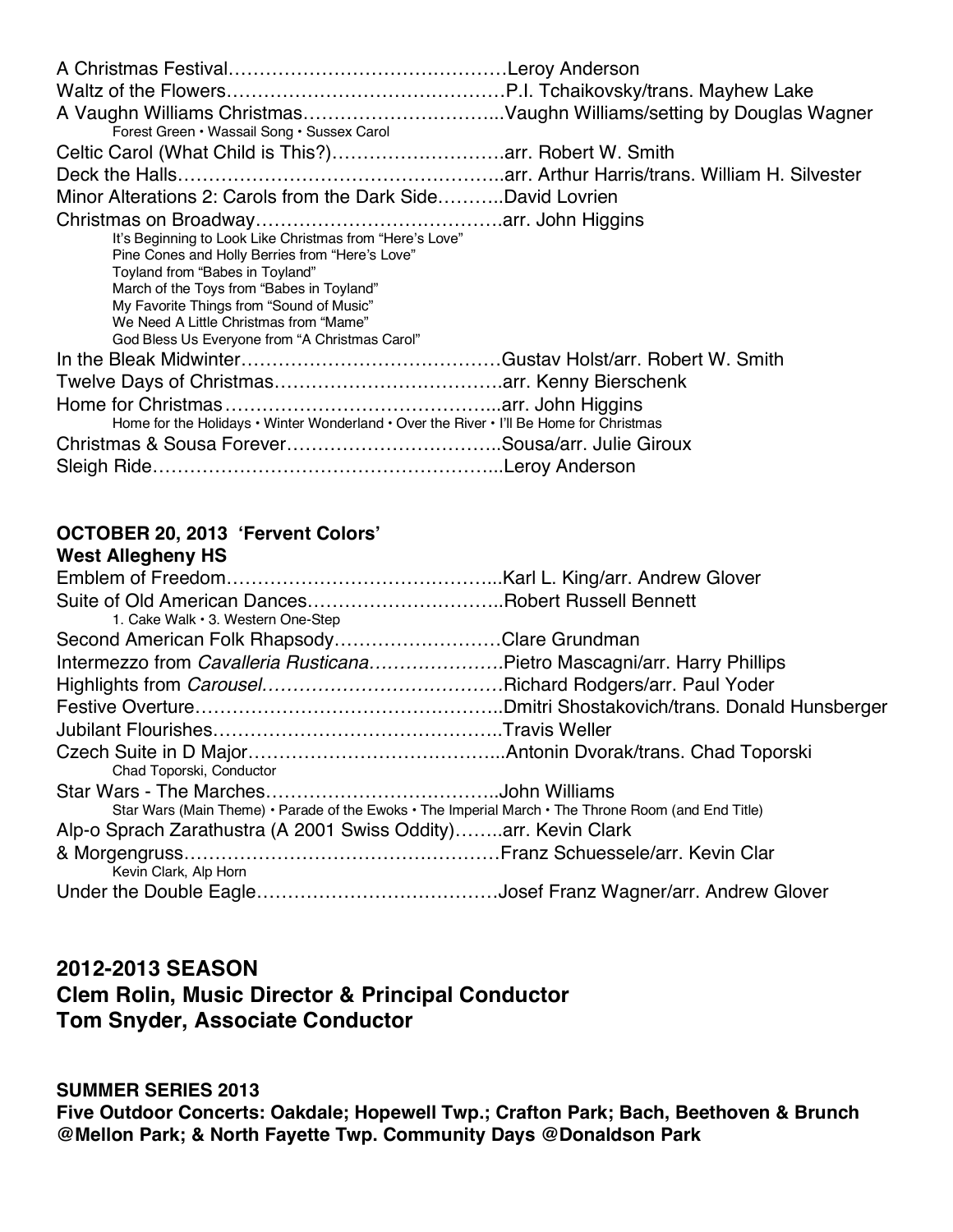An American Spectacular ……………………………….arr. Chris Sharp Armed Forces Salute……………………………………...arr. Robert Lowden Benny Goodman: The King of Swing……………………arr. Paul Murtha Janice Coppola – Clarinet Soloist Big Four March……………………………………………..Karl L. King/arr. James Swearingen Blue Danube………………………………………………..Johann Strauss, II/.arr. Clem Rolin The Circus Bee March……………………………………..Henry Fillmore/ed. Loras John Schissel Civil War Echoes…………………………………………...Kenny Bierschenk Danse Bacchanale…………………………………………Camille Saint-Saens/arr. Jay Bocook Easter Monday on the White House Lawn……………...John Philip Sousa/ed. Mark Rogers El Capitan…………………………………………………..John Philip Sousa/ed. Brion & Schissel Golden Age of Broadway (Musicals of Rodgers & Hammerstein)….arr. John Moss Bali Ha'I (South Pacific) • Oklahoma (Oklahoma) • Getting to Know You (The King and I) • The Carousel Waltz (Carousel) • Climb Ev'ry Mountain (The Sound of Music) Hitsville, U.S.A……………………………………………..arr. John Wasson Stop! In the Name of Love • I Can't Help Myself (Sugar Pie, Honey Bunch) • My Girl • I Heard it Through the Grapevine • Got To Be There • The Way You Do the Things You Do • Reach Out and Touch (Somebody's Hand) • Superstition • Living for the City • Someday We'll Be Together • Baby I Need Your Lovin' Jubilant Flourishes………………………………………..Travis Weller Legends of Jazz (Miles Davis – Thelonius Monk – Duke Ellington)……arr. Stephen Bulla Boplicity • 'Round Midnight • In a Mellow Tone Let Freedom Ring!.........................................................arr. Kenny Bierschenk Yankee Doodle • Chester • Semper Fidelis • To the Colors • Columbia, the Gem of the Ocean • America, the Beautiful • You're a Grand Old Flag • America Lohengrin (excerpts from the opera)...........................Richard Wagner/arr. by Eric Osterling National Emblem………………………………………….E. E. Bagley/ed. Loras Schissel Nessun Dorma from 'Turandot'………………………….Giacomo Puccini/arr. Jay Bocook Roman Festive March…………………………………… Walter Iacobucci Kit Keiper, Conductor Skyfall……………………………………………………....arr. Jay Bocook Stars & Stripes Forever…………………………………..John Philip Sousa/adapt. Brion & Schissel Symphonic Dances from "Fiddler on the Roof"………..Jerry Bock/arr. Ira Hearshen Janice Coppola – Clarinet Soloist Tennessee Salute………………………………………...arr. Jay Dawson Your Cheatin' Heart • Wabash Cannonball • Chattanooga Choo Choo • The Tennessee Waltz • Rocky Top Torch of Liberty March……………………………………Karl L. King/arr. Swearingen Tribute to Irving Berlin………………………………........arr. Warren Barker There's No Business Like Show Business • Say it With Music • Steppn' Out With My Baby • Alexander's Ragtime Band • A Pretty Girl is Like a Melody • This is the Army, Mr. Jones • Blue Skies • Doin' What Comes Naturally • You're Just in Love • Easter Parade • Always • When the Midnight Choo-Choo Leaves for Alabam' • White Christmas • God Bless America Tribute to Marvin Hamlisch………………………………arr. Michael Brown They're Playing My Song • What I Did for Love • The Entertainer • The Way We Were • One Steve Baldanzi, Conductor United Nations March…………………………………….Karl L. King/arr. Swearingen

#### **MAY 19, 2013 'Expressions' David E. Williams MS/Montour SD**

Lohengrin (excerpts from the opera)…………………..Richard Wagner/arr. by Eric Osterling Finale from Act One • Elsa's Procession to the Cathedral • Prelude to Act Three. March from "Symphonic Metamorphosis of Themes by Carl Maria von Weber"………..Paul Hindemith transcribed by Keith Wilson The King of Love My Shepherd Is………………Irish hymn tune/arr. Dan Forrest/trans. Turner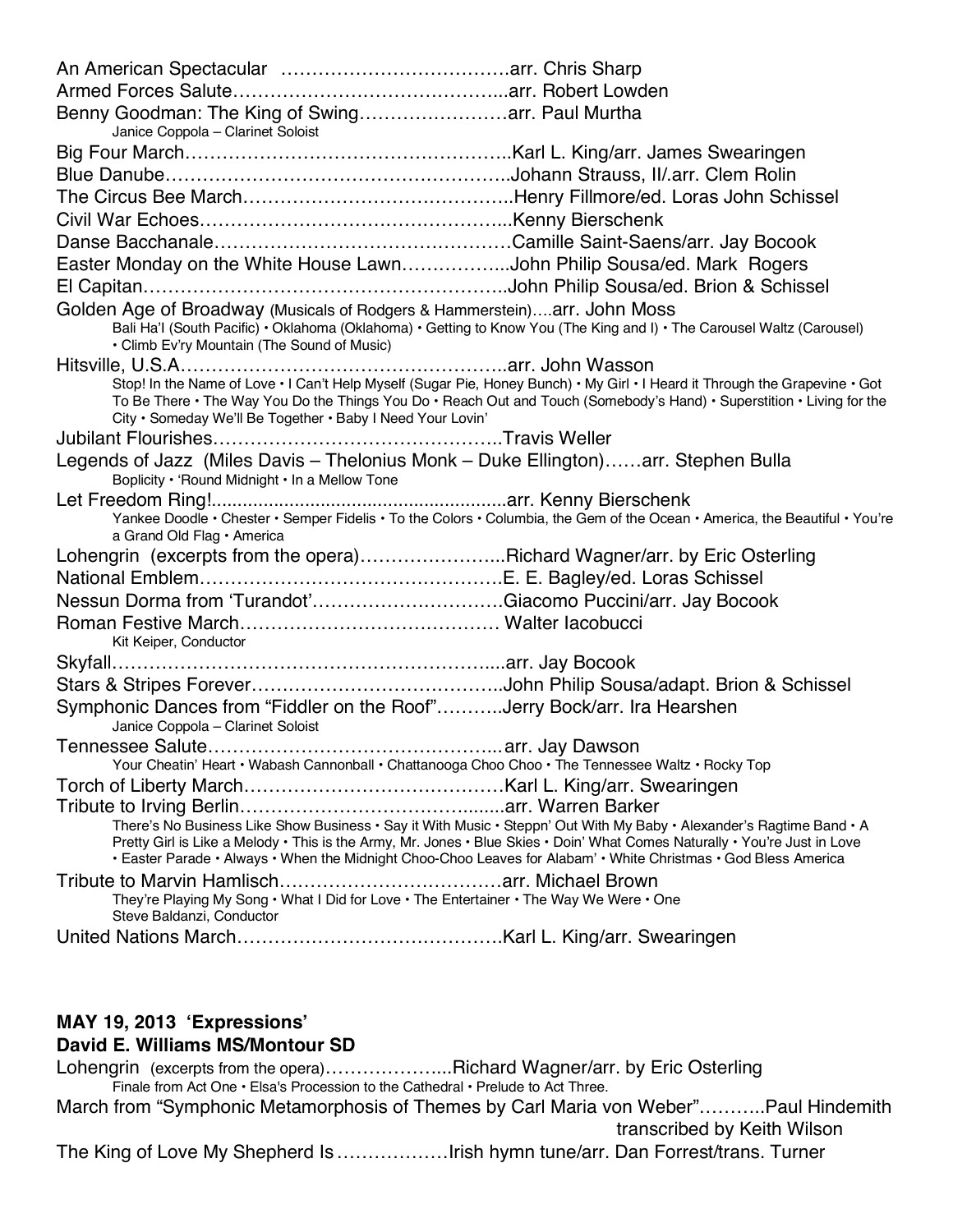| Symphonic Dances from "Fiddler on the Roof"Jerry Bock/arr. Ira Hearshen                                     |  |
|-------------------------------------------------------------------------------------------------------------|--|
| Tradition • Wedding Dance #1 • Perchik & Hodel Dance • Chava Sequence • To Life • Dance                     |  |
| Scenes from "The Louvre" Norman Dello Joio                                                                  |  |
| I. The Portals • II. Children's Gallery • III. The Kings of France • IV. The Nativity Paintings • V. Finale |  |
|                                                                                                             |  |
| Legends of Jazz (Miles Davis - Thelonius Monk - Duke Ellington)arr. Stephen Bulla                           |  |
| Boplicity • 'Round Midnight • In a Mellow Tone                                                              |  |
|                                                                                                             |  |

## **MARCH 24, 2013 'Awakenings'**

### **West Allegheny HS**

| 1. Jenny Jones . 2. All Through the Night . 3. Men of Harlech                                |                                                                                         |
|----------------------------------------------------------------------------------------------|-----------------------------------------------------------------------------------------|
| Merry Wives of Windsor OvertureO. Nicolai/arr. L.P. Laurendeau                               |                                                                                         |
| Concerto on Cinema ParadisoE. & A. Morricone/arr. Kevin Clark<br>Kevin Clark - Piano Soloist |                                                                                         |
|                                                                                              |                                                                                         |
|                                                                                              |                                                                                         |
|                                                                                              |                                                                                         |
|                                                                                              |                                                                                         |
| Kevin Clark - Piano Soloist                                                                  |                                                                                         |
| Easter Monday on the White House LawnJohn Philip Sousa/ed. Mark Rogers                       |                                                                                         |
|                                                                                              | Eighteenth Variation from Rhapsodie on a Theme of PaganiniRachmaninoff/arr. Alfred Reed |
| Benny Goodman: The King of Swingarr. Paul Murtha<br>Janice Coppola - Clarinet Soloist        |                                                                                         |
| The Circus Bee MarchHenry Fillmore/ed. Loras John Schissel                                   |                                                                                         |

#### **DECEMBER 9, 2012 'A Gala Christmas Concert' West Allegheny HS**

| <b>WEST ARRIVIBLY NO</b>                                                                                                                                   |  |
|------------------------------------------------------------------------------------------------------------------------------------------------------------|--|
| Symphonic Prelude on Adeste FidelisClaude T. Smith                                                                                                         |  |
|                                                                                                                                                            |  |
| The Nutcracker Suite, 1. OuvertureTschaikowsky/arr. Mayhew Lake                                                                                            |  |
|                                                                                                                                                            |  |
| The Most Wonderful Time of the YearPola & Wyle/arr. John Moss                                                                                              |  |
|                                                                                                                                                            |  |
|                                                                                                                                                            |  |
| Kenny Bierschenk, Guest Composer/Conductor                                                                                                                 |  |
|                                                                                                                                                            |  |
| I Saw Three Ships • Wassail Song • What Child Is This?                                                                                                     |  |
| Christmas Fugue on 'We Wish You A Merry Christmas'Robert B. Brown                                                                                          |  |
| A Legend of Kings (A Christmas Fantasy)Charles Spinney                                                                                                     |  |
| March of the Kings . We Three Kings . Good King Wenceslas                                                                                                  |  |
|                                                                                                                                                            |  |
| A Holly Jolly Xmas · Rudolph, the Red-Nosed Reindeer · Let it Snow! Let it Snow! Let it Snow! • Frosty the Snow Man<br>• Rockin' Around the Christmas Tree |  |
|                                                                                                                                                            |  |
|                                                                                                                                                            |  |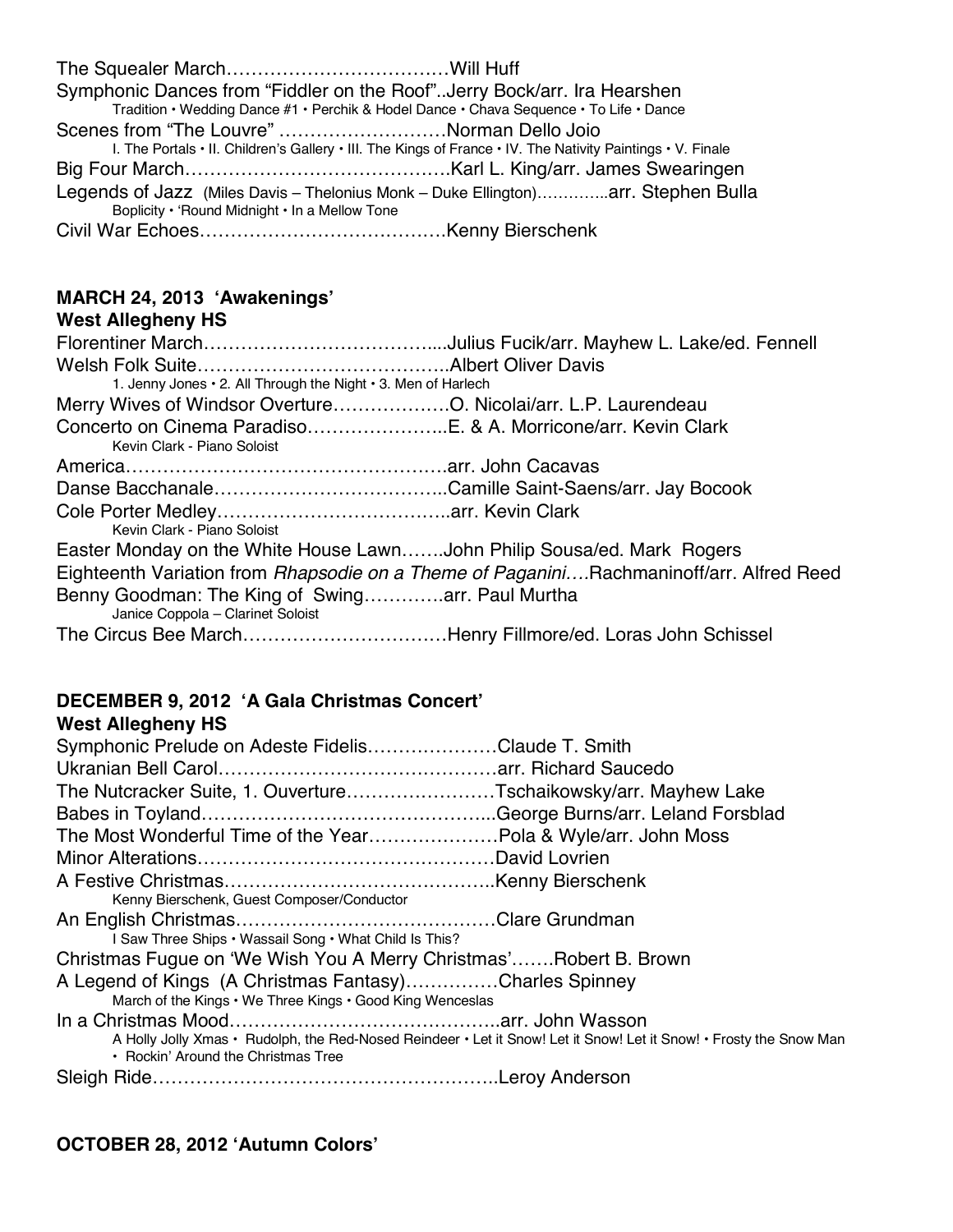#### **West Allegheny HS**

| Gary McKeever, Conductor                                                                                                                                                                                                                                                                                                                                              |  |
|-----------------------------------------------------------------------------------------------------------------------------------------------------------------------------------------------------------------------------------------------------------------------------------------------------------------------------------------------------------------------|--|
|                                                                                                                                                                                                                                                                                                                                                                       |  |
| Jamie Kasper, Flute Soloist                                                                                                                                                                                                                                                                                                                                           |  |
|                                                                                                                                                                                                                                                                                                                                                                       |  |
| American Folk Rhapsody No. 1Clare Grundman                                                                                                                                                                                                                                                                                                                            |  |
|                                                                                                                                                                                                                                                                                                                                                                       |  |
| What is This Thing Called Love . Begin the Beguine<br>Janice Coppola, Clarinet Soloist                                                                                                                                                                                                                                                                                |  |
|                                                                                                                                                                                                                                                                                                                                                                       |  |
| There's No Business Like Show Business · Say it With Music · Steppn' Out With My Baby · Alexander's Ragtime Band · A<br>Pretty Girl is Like a Melody • This is the Army, Mr. Jones • Blue Skies • Doin' What Comes Naturally • You're Just in Love<br>• Easter Parade • Always • When the Midnight Choo-Choo Leaves for Alabam' • White Christmas • God Bless America |  |

## **2011-2012 SEASON**

## **Clem Rolin, Music Director & Principal Conductor Tom Snyder, Associate Conductor**

#### **SUMMER SERIES 2012**

**Six Outdoor Concerts: Hopewell Twp., Findlay Twp., Collier Twp., South Fayette, Crafton, & North Fayette Twp.**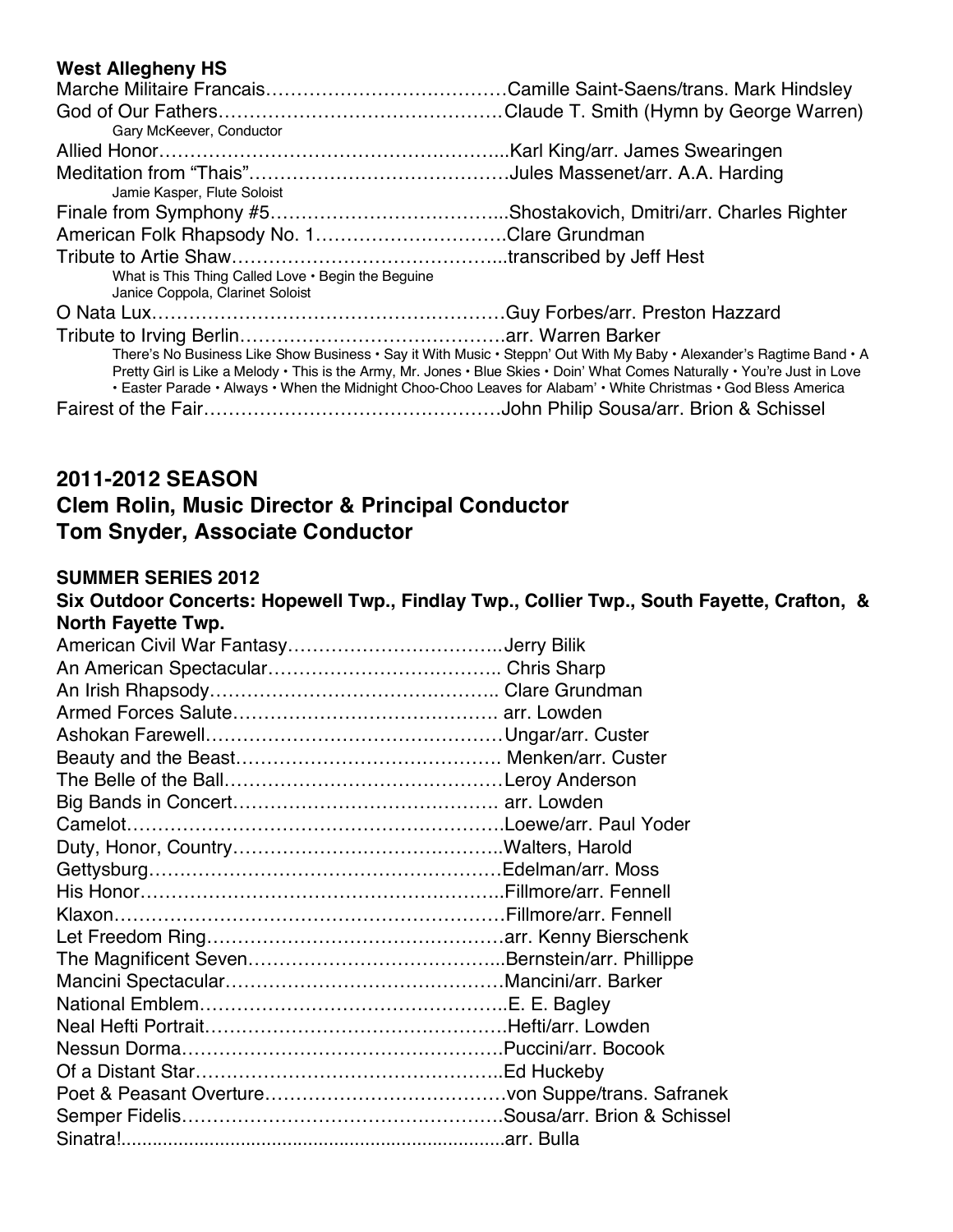## **MAY 13, 2012**

## **West Allegheny HS**

| Guest Soloist: Kevin Clark, Piano                                   |                                                                                                                               |
|---------------------------------------------------------------------|-------------------------------------------------------------------------------------------------------------------------------|
|                                                                     |                                                                                                                               |
| Guest Soloist: Kevin Clark, Piano                                   |                                                                                                                               |
|                                                                     |                                                                                                                               |
| Brad Snyder, Bass Trombone                                          |                                                                                                                               |
|                                                                     |                                                                                                                               |
|                                                                     |                                                                                                                               |
|                                                                     |                                                                                                                               |
|                                                                     | Summertime · A Woman is a Sometime Thing · I Got Plenty of Nothin' · Bess, You is My Woman · It Ain't Necessarily So · Picnic |
| Parade . Oh Lord, I'm on My Way                                     |                                                                                                                               |
|                                                                     |                                                                                                                               |
|                                                                     |                                                                                                                               |
| Moon River • Baby Elephant Walk • Charade • Dear Heart • Peter Gunn |                                                                                                                               |
|                                                                     |                                                                                                                               |

# **MARCH 25, 2012**

**West Allegheny HS** The Klaxon March……………………………………...…Henry Fillmore/ed. Frederick Fennell Selections from 'Les Miserables'………………………..Claude-Michel Schonberg/arr. Warren Barker At the End of the Day • I Dreamed A Dream • Master of the House • On My Own • Do You Hear the People Sing An Irish Rhapsody………………………………………...Clare Grundman The Moreen (The Minstrel Boy) • I Know Where I'm Going • Shepherd's Lamb Reel • Cockles and Mussels • The Rakes of Mallow • Kathleen O'More Lincoln Portrait…………………………………………….Aaron Copland/trans. Walter Beeler Bob Karlovits, Guest Narrator The Viking March………………………………………….Karl L. King/arr. Andrew Glover Procession of the Nobles from 'Mlada'………………….Nicholas Rimsky-Korsakov/arr. Eric Leidzen Amazing Grace……………………………………………Frank Ticheli Neal Hefti Portriat…………………………………………Neal Hefti/arr. Bob Lowden Cute • Li'l Darlin' • Sunday Morning

#### **DECEMBER 18, 2011 West Allegheny HS**

| <b>WEST ARRIGHTLY NO</b> |                                                                        |
|--------------------------|------------------------------------------------------------------------|
|                          |                                                                        |
|                          | Christmas Variants (Based on O Come, O Come, Emmanuel)Elliot Del Borgo |
|                          |                                                                        |
|                          | Carol of the Night (Based on Silent Night)Richard Saucedo              |
|                          |                                                                        |
|                          |                                                                        |
|                          |                                                                        |
|                          |                                                                        |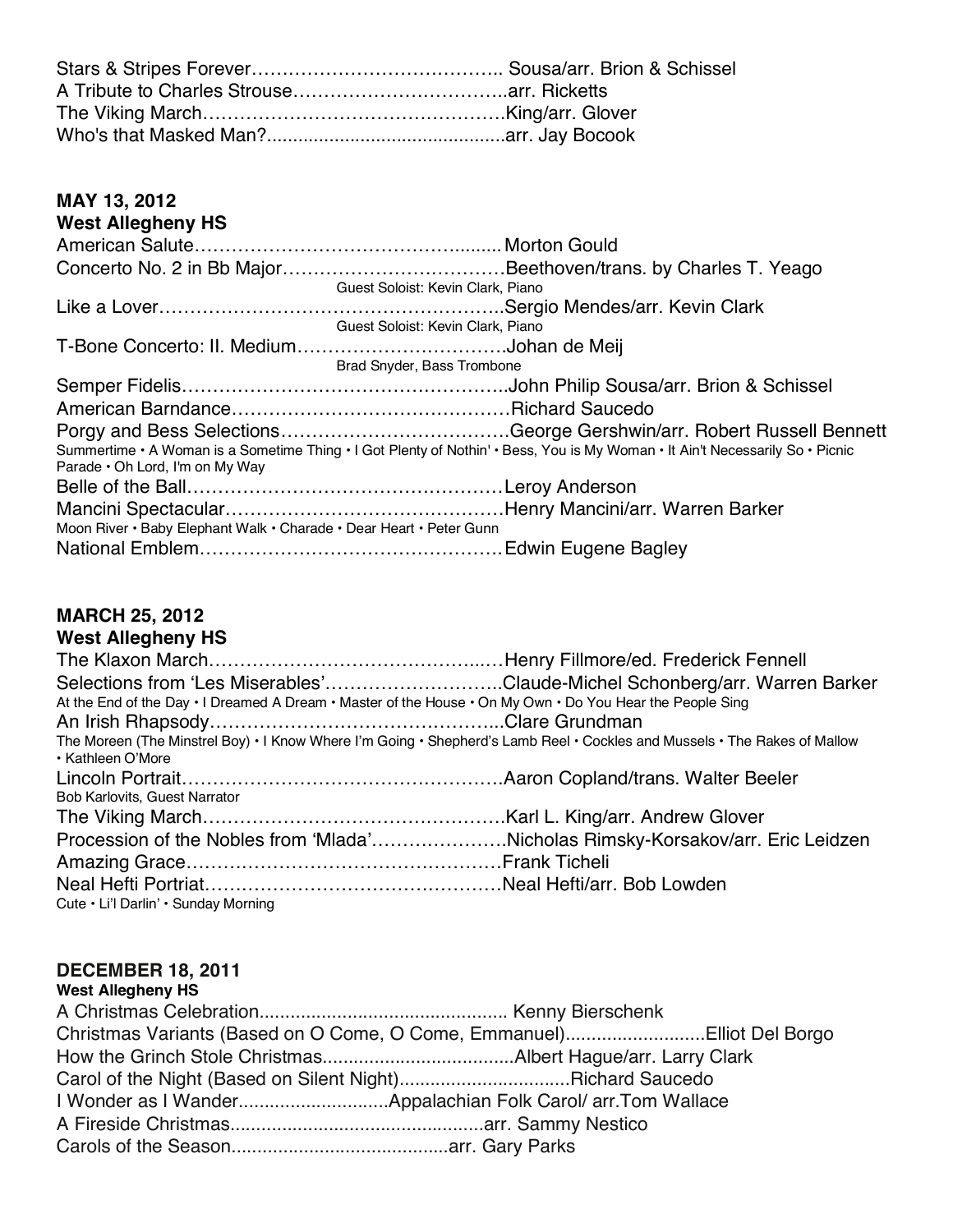| Dashing Through the Snow (Based on Jingle Bells)J. Pierpont/arr. Richard Saucedo |  |
|----------------------------------------------------------------------------------|--|
|                                                                                  |  |
|                                                                                  |  |
|                                                                                  |  |

#### **OCTOBER 30, 2011**

| <b>West Allegheny HS</b> |                                                                               |
|--------------------------|-------------------------------------------------------------------------------|
|                          |                                                                               |
|                          |                                                                               |
|                          | Traumerei, No. 7 of Kinderscenen, Op. 15Robert Schumann/arr. Robert Longfield |
|                          |                                                                               |
|                          |                                                                               |
|                          |                                                                               |
|                          |                                                                               |
|                          |                                                                               |
|                          |                                                                               |
|                          |                                                                               |
|                          |                                                                               |
|                          |                                                                               |

## **2010-2011 SEASON**

# **Clem Rolin, Music Director & Principal Conductor Tom Snyder, Associate Conductor**

### **SUMMER SERIES**

| Tuesday, June 7, 2011        | 7 PM        | <b>Hopewell</b>      |
|------------------------------|-------------|----------------------|
| <b>Friday, June 17, 2011</b> | <b>7 PM</b> | <b>Oakdale</b>       |
| Saturday, June 18, 2011 4 PM |             | <b>Bridgeville</b>   |
| Friday, August 5, 2011       | 7 PM        | <b>North Fayette</b> |

| Hoagy Carmichael, An American Classic Carmichael/arr. Kessler |  |
|---------------------------------------------------------------|--|
|                                                               |  |
|                                                               |  |
|                                                               |  |
| Nessun Dorma from "Turandot" Giacomo Puccini/arr. Jay Bocook  |  |
|                                                               |  |
|                                                               |  |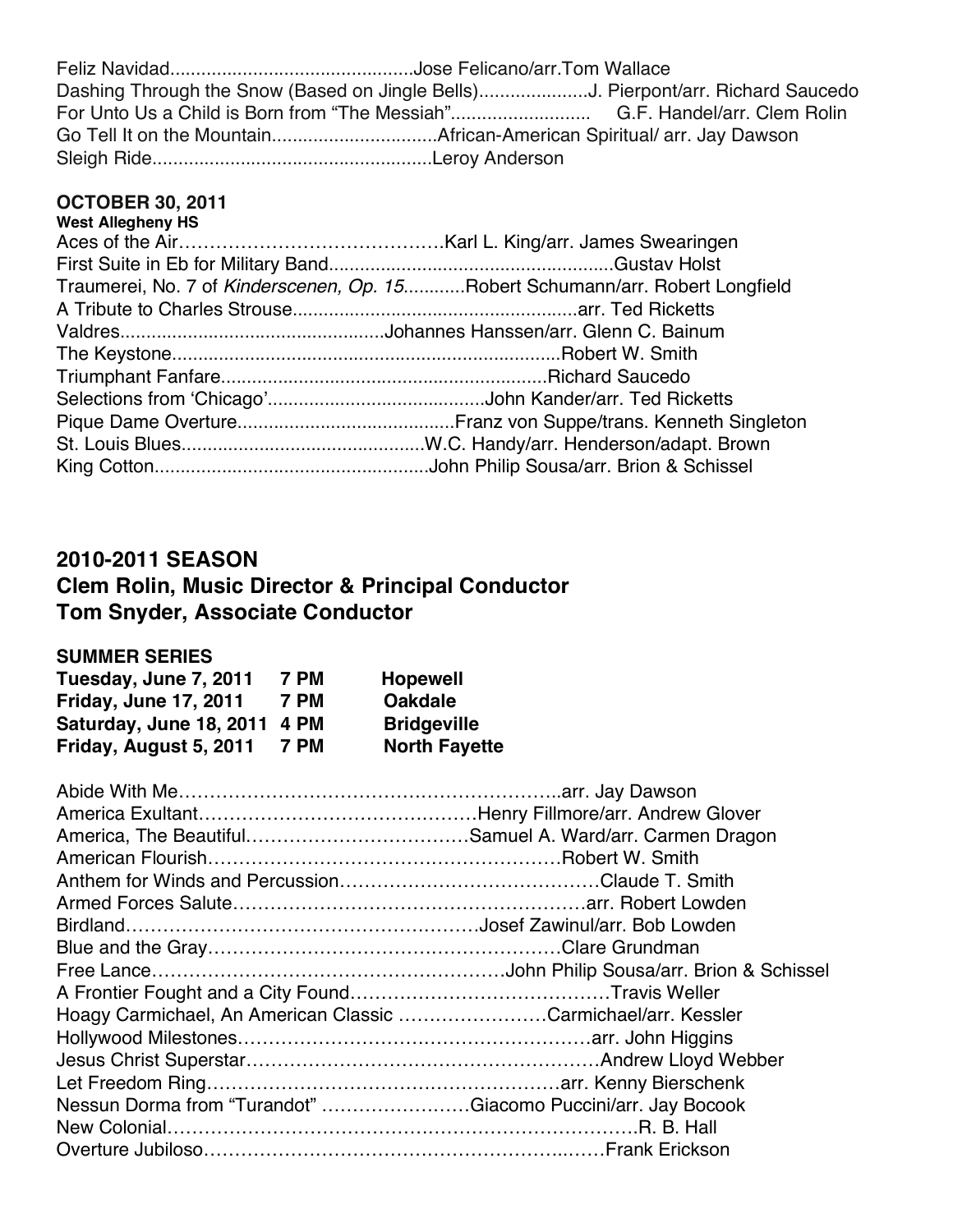| Russian Sailors' Dance from "The Red Poppy"Reinhold Gliere/trans. Eric W.G. Leidzen |  |
|-------------------------------------------------------------------------------------|--|
| Selections from "Rent" Jonathan Larson/arr. Jay Bocook                              |  |
| Star Spangled SpectacularGeorge M. Cohan/arr. John Cacavas                          |  |
|                                                                                     |  |
|                                                                                     |  |
|                                                                                     |  |
|                                                                                     |  |
|                                                                                     |  |

## **MAY 15, 2011**

**West Allegheny HS** Zampa Overture L.J.F. Herold/arr. V.F. Safranek Symphonic Scenario: South Pacific **Richard Rodgers** 

John Philip Sousa/ed. Frederick Fennell Arranged for orchestra by Robert Russell Bennett Adapted for concert band by R. Mark Rogers

Dites-moi • A Cock-eyed Optimist • Some Enchanted Evening • Bloody Mary • There is Nothing Like a Dame • Bali Ha'I • I'm Gonna Wash That Man Right Outa My Hair • A Wonderful Guy • Younger Than Springtime • Happy Talk • Honey Bun • This Nearly Was Mine • Final Scene Nessun Dorma from "Turandot" Giacomo Puccini/arr. Jay Bocook

Russian Sailors' Dance from "The Red Poppy" Reinhold Gliere/trans. Eric W.G. Leidzen Overture Jubiloso **Frank Existence Frank Erickson** March from "1941" John Williams/arr. Paul Lavender Selections from "Rent" Selections from "Rent" Jonathan Larson/arr. Jay Bocook Rent • Without You • Seasons of Love • Finale B A Frontier Fought and a City Found Travis Weller Star Spangled Spectacular George M. Cohan/arr. John Cacavas Mary's A Grand Old Name • Give My Regards to Broadway • Forty-Five Minutes from Broadway • Yankee Doodle Dandy • You're A Grand Old Flag America, The Beautiful Samuel A. Ward/arr. Carmen Dragon

## **MARCH 27, 2011**

**West Allegheny HS** Colonel Bogey Kenneth Alford Mannin Veen **Haydn** Wood Hoagy Carmichael: An American Classic Lazy River • Star Dust • Heart and Soul • Skylark • Georgia on My Mind Toccata for Band Frank Erickson

Ian Hughes, Conductor

An Original Suite Gordon Jacob

1. March (center underneath) 2. Intermezzo

3. Finale

Orpheus Overture Jacques Offenbach/arr. M.L. Lake America Exultant **Henry Fillmore/arr.** Andrew Glover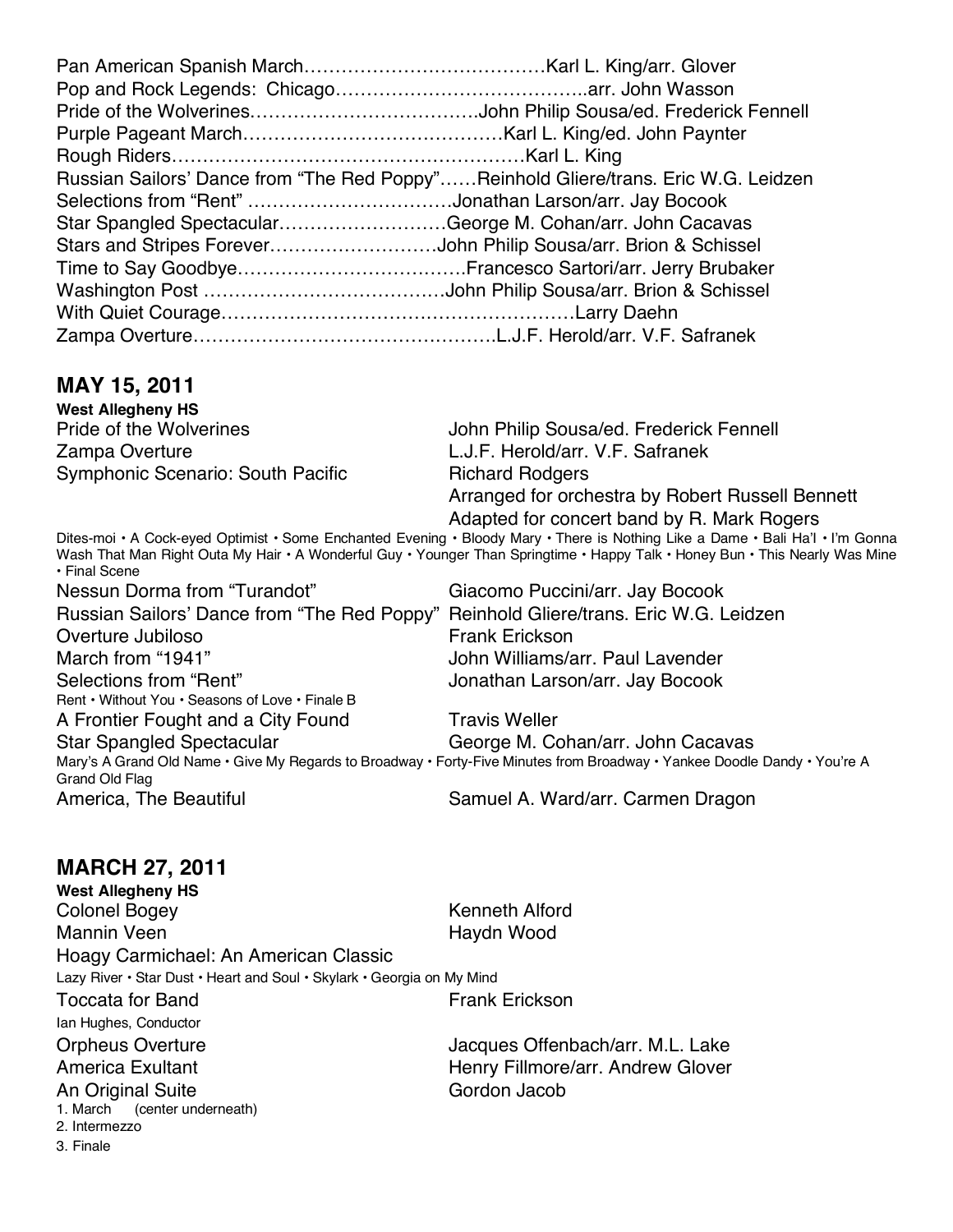## **DECEMBER 12, 2010**

| West Allegheny HS                                                                                                 |                                                                                                                                |
|-------------------------------------------------------------------------------------------------------------------|--------------------------------------------------------------------------------------------------------------------------------|
| A Festive Christmas                                                                                               | Kenny Bierschenk                                                                                                               |
| Greensleeves                                                                                                      | <b>Traditional/arr. Alfred Reed</b>                                                                                            |
| Faeries (Dance of the Sugar Plum Fairies)                                                                         | Peter I. Tchaikovsky/arr. Chip Davis                                                                                           |
|                                                                                                                   | Band arr. by Robert Longfield                                                                                                  |
| Happy Xmas (War Is Over)                                                                                          | John Lennon & Yoko Ono/arr, Tom Wallace                                                                                        |
| <b>Merry Christmas Darling</b>                                                                                    | Richard Carpenter & Frank Pooler/arr. McDonald                                                                                 |
| <b>Christmas Recollections</b>                                                                                    | arr. John Edmondson                                                                                                            |
| A Merry Little Christmas                                                                                          | Frosty the Snow Man · Santa Claus is Comin' to Town · I Saw Mommy Kissing Santa Claus · Here Comes Santa Claus · Have Yourself |
| Fanfare and Hark! The Herald Angels Sing                                                                          | Chip Davis/adapted by Robert Longfield                                                                                         |
| O Magnum Mysterium                                                                                                | Morten Lauridsen/trans. Robert W. Reynolds                                                                                     |
| The Bells of Christmas                                                                                            | <b>Bob Krogstad/arr. Ted Ricketts</b>                                                                                          |
| Ding Dong! Merrily on High! • The Bell Carol • Silver Bells • I Heard the Bells on Christmas Day • Silver Bells   |                                                                                                                                |
| Irving Berlin's Christmas                                                                                         | Irving Berlin/arr. Michael Brown                                                                                               |
| Happy Holiday • I've Got My Love to Keep Me Warm • Count Your Blessings Instead of Sheep • Snow • White Christmas |                                                                                                                                |
| <b>Sleigh Ride</b>                                                                                                | Leroy Anderson                                                                                                                 |
|                                                                                                                   |                                                                                                                                |

## **OCTOBER 31, 2010**

| <b>West Allegheny HS</b>                                                  |  |
|---------------------------------------------------------------------------|--|
|                                                                           |  |
|                                                                           |  |
| An American FanfareRick Kirby                                             |  |
| An American Elegy Frank Ticheli                                           |  |
| Combined West Allegheny HS Wind Ensemble and WHSB                         |  |
| T.J. Fox, Conductor                                                       |  |
|                                                                           |  |
| Selections from WickedStephen Schwartz/arr. Jay Bocook                    |  |
|                                                                           |  |
| Air and Variations, sur un air du pays d'ocCahuzac/scored by Wayne Pegram |  |
| Janice Coppola, Clarinet Soloist                                          |  |
| More Than You KnowVincent Youmans/arr. Kevin Clark                        |  |
| Janice Coppola, Clarinet Soloist                                          |  |
| Kevin Clark, Accompanist                                                  |  |
|                                                                           |  |
| Michael Lockman, Conductor                                                |  |
|                                                                           |  |
| Stars and Stripes ForeverJohn Philip Sousa                                |  |

# **2009-2010 SEASON**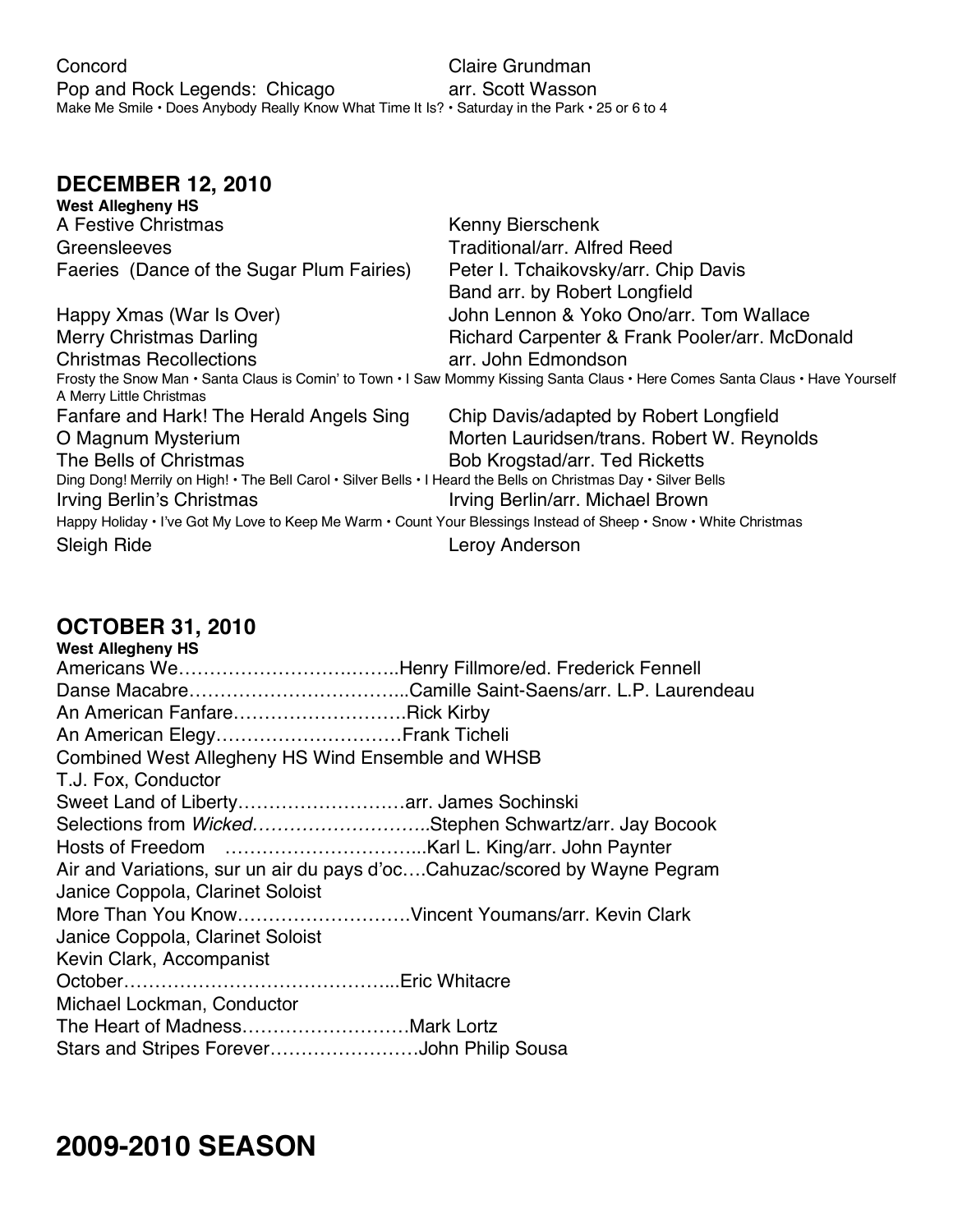**Clem Rolin, Music Director & Principal Conductor Tom Snyder, Associate Conductor**

| <b>SUMMER SERIES</b>   |                                              |
|------------------------|----------------------------------------------|
| <b>JUNE 15, 2010</b>   | <b>Hopewell Township Community Park</b>      |
| <b>JUNE 18, 2010</b>   | <b>Oakdale Town Center</b>                   |
| <b>AUGUST 6, 2010</b>  | <b>North Fayette Township Community Days</b> |
| <b>AUGUST 20, 2010</b> | <b>Moon Park ARL Ampitheatre</b>             |

| As Summer Was Just BeginningLarry Daehn                                |                                                                                          |
|------------------------------------------------------------------------|------------------------------------------------------------------------------------------|
|                                                                        | Ballet Music from 'Prince Igor' (Polovetzian Dances)Alexander Borodin/arr. David Bennett |
| The Battle Cry of FreedomGeorge Frederick Root/arr. Jay Bocook         |                                                                                          |
|                                                                        |                                                                                          |
| The Boys of the Old BrigadeW. Paris Chalmers/ed. Claude T. Smith       |                                                                                          |
|                                                                        |                                                                                          |
| Flourish for Wind BandRalph Vaughan Williams                           |                                                                                          |
|                                                                        |                                                                                          |
| <b>Richard Shyan, Oboe Soloist</b>                                     |                                                                                          |
|                                                                        | Gettysburg (from the motion picture, 'Gettysburg')Randy Edelman/arr. John Moss           |
| Great Waldo Pepper MarchHenry Mancini                                  |                                                                                          |
|                                                                        |                                                                                          |
| Highlights from 'Jersey Boys'arr. Michael Brown                        |                                                                                          |
| Moorside March (from 'A Moorside Suite')Gustav Holst/arr. Gordon Jacob |                                                                                          |
|                                                                        |                                                                                          |
| On a Hymnsong of Lowell MasonDavid Holsinger                           |                                                                                          |
| Rienzi, Excerpts from the OperaRichard Wagner/arr. Eric Osterling      |                                                                                          |
|                                                                        | Selections from 'Phantom of the Opera'Andrew Lloyd Weber/arr. Warren Barker              |
|                                                                        |                                                                                          |
|                                                                        |                                                                                          |
|                                                                        |                                                                                          |
| Where the Black Hawk SoarsRobert W. Smith                              |                                                                                          |
| Alan Cugini, Conductor                                                 |                                                                                          |

## **APRIL 17, 2010 Burgettstown Area HS**

#### **APRIL 18, 2010 St. Andrew Lutheran Church**

Moorside March from 'A Moorside Suite'...... Gustav Holst/arr. Gordon Jacob Morning, Noon and Night in Vienna Overture ……..F. von Suppe /arr. Theodore Moses-Tobant Dave Brubeck: A Portrait in Time …...Dave Brubeck / arr. Robert W. Smith The Boys of the Old Brigade March .……W. Paris Chambers / Ed. Claude T. Smith The Thunderer …..John Philip Sousa / arr. Brion & Schissel Symphony on Themes of John Philip Sousa …….Ira Hearshen / Mvt. 2: After The Thunderer Star Trek Through the Years....... arr. John Moss Where the Black Hawk Soars ........Robert W. Smith Alan Cugini, Guest Conductor Director of Bands, Burgettstown HS Selections from Phantom of the Opera ……Andrew Lloyd Webber / arr. Warren Barker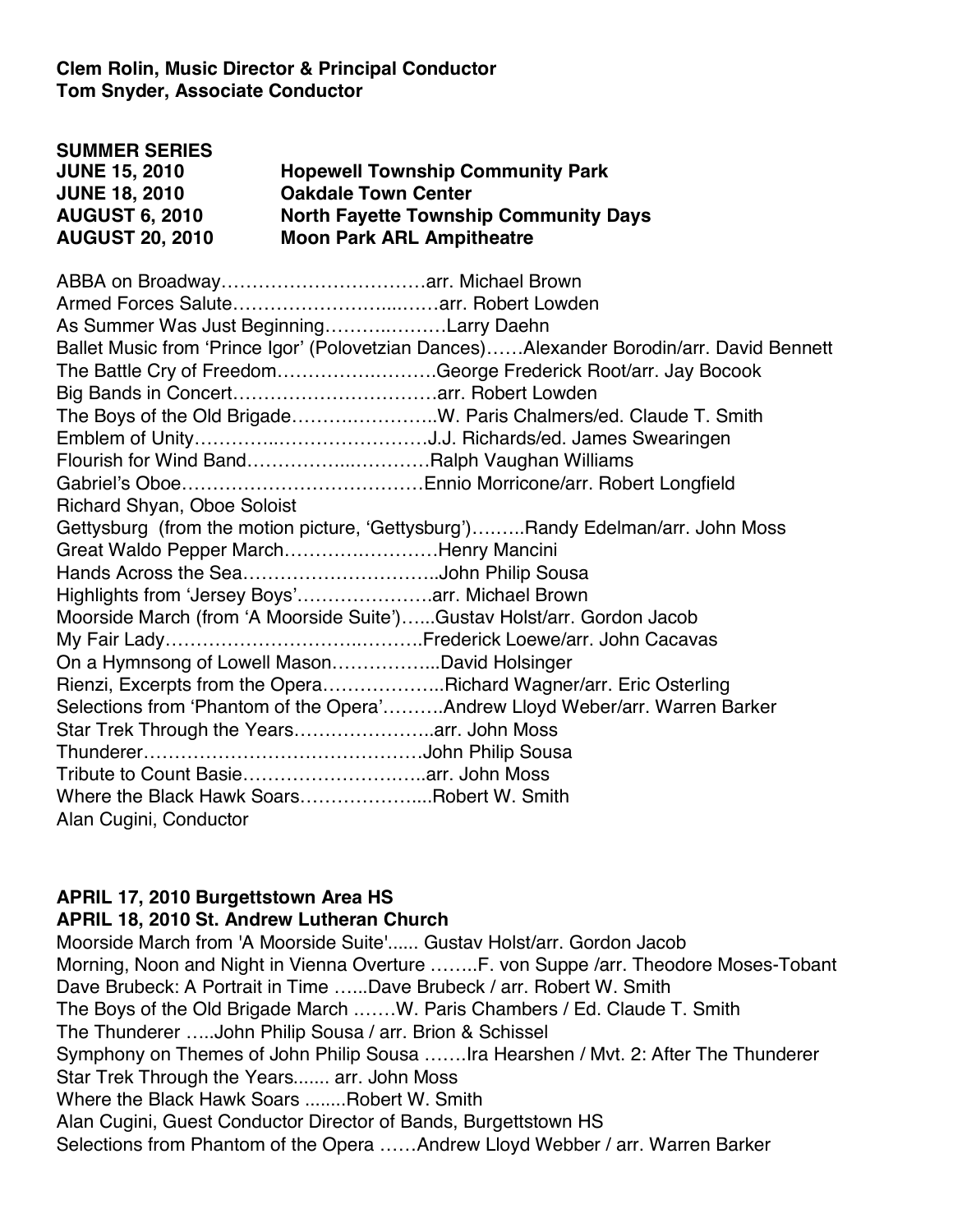### **MARCH 7, 2010 Robert Morris University**

Emblem of Unity .......J.J. Richards/ed. Swearingen Hounds of Spring .......Alfred Reed In Memoriam .......Mark Camphouse ............Dedicated to the memory of Jim Arvanitas Gershwin! .......George Gershwin/arr. Barker Ballet Music from Prince Igor (Polovetzian Dances) ........Borodin, Alexander/arr. Bennett On a Southern Hymnsong .......David Holsinger Medley from Miss Saigon ........Claude-Michel Schonberg/arr. Barker Ye Banks and Braes .......O'Bonnie Doon Percy Aldredge Grainger Hands Across the Sea ........John Philip Sousa

### **DECEMBER 13, 2009 Moon Area MS**

Salvation Is Created..........Tschesnokoff/arr. Houseknecht Christmas Declaration..........arr. Robert W. Smith Valse des Fleurs from 'The Nutcracker Suite' ........Tchaikowsky/ arr. Lake Die Fledermaus Overture .........Johann Strauss, Jr./ trans. Kennedy / ed. Alfred Reed Good Swing Wenceslas……. arr. Sammy Nestico A Christmas Festival .......Leroy Anderson Happy Holidays/White Christmas .......Irving Berlin/arr. Ricketts Ukranian Bell Carol .......arr. Richard Saucedo Three Noels .......Clare Grundman Three English Anthems ........arr. Clem Rolin Hallelujah Chorus from 'The Messiah' ........Handel/arr. Clair Johnson The Choir of the Coraopolis United Methodist Church Alastair Stout, Director The Chancel Choir of the Presbyterian Church of Coraopolis Laura Smith, Director The Choir of the St. Columbkille RC Church of Imperial Robin Schillo, Director Sleigh Ride .......Leroy Anderson

## **NOVEMBER 1, 2009 David E. Williams MS**

A Festival Prelude.........Alfred Reed Fingal's Cave Overture........Felix Mendelssohn/arr. Seredy Selections from Bye, Bye Birdie .......Charles Strouse/arr. John Cacavas Gabriel's Oboe .......Ennio Morricone/arr. Longfield Richard Shyan, Oboe Soloist Block M .......Jerry Bilik Amparito Roca .......Jaime Texidor American Visions ........Travis J. Weller Serenata .......Leroy Anderson My Kind of Towns .........arr. Sammy Nestico Old Comrades.........Carl Teike/arr. John Bourgeois

# **2008-2009 SEASON**

**Anthony DiIanni, Music Director & Principal Conductor**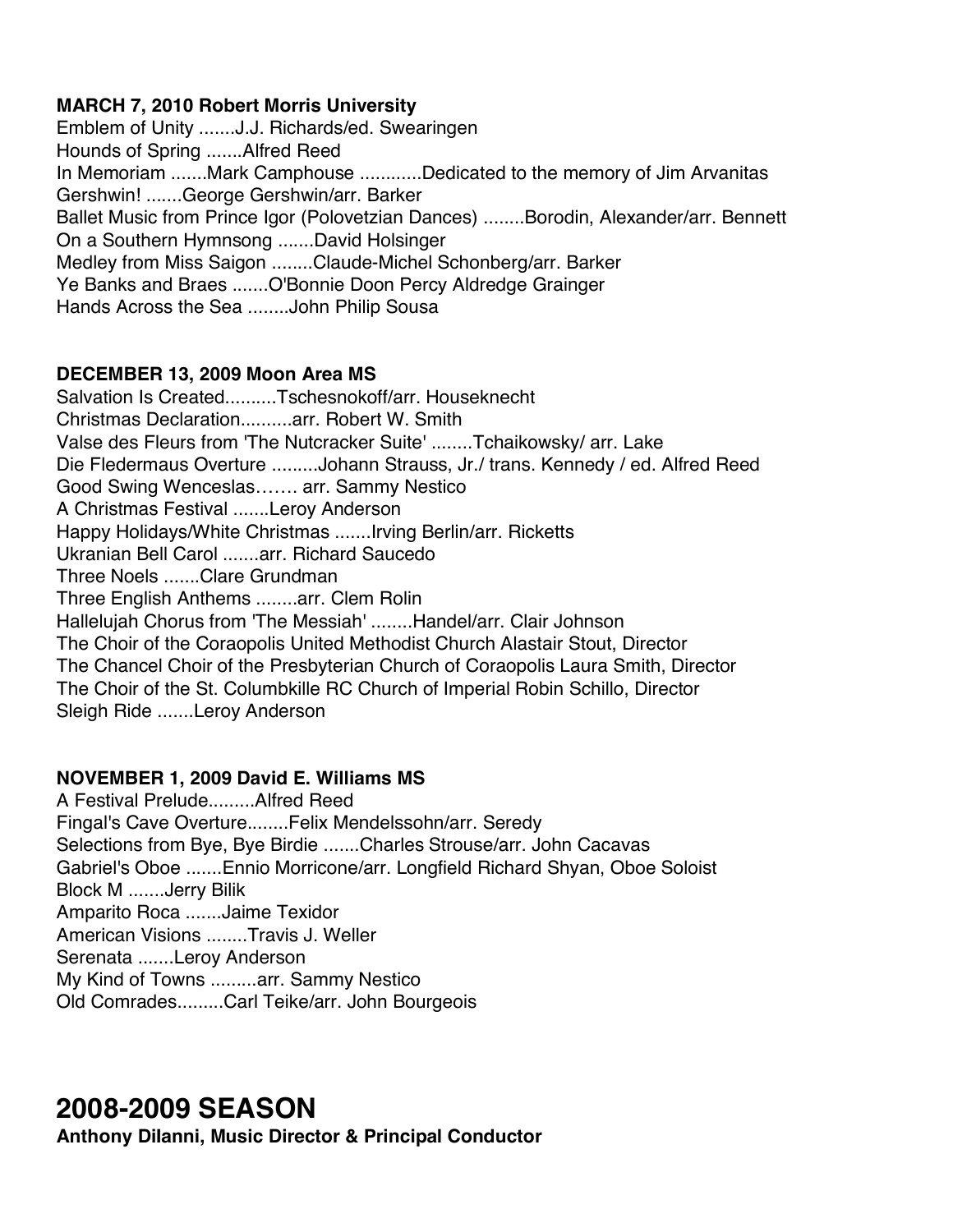#### **Clem Rolin, Associate Conductor**

#### **APRIL 26, 2009**

## **Chartiers Valley Intermediate School**

| March and Procession of BacchusDelibes/Osterling              |  |
|---------------------------------------------------------------|--|
|                                                               |  |
| Triumphant Voyage (Tribute to Columbus)  Aldo Dilanni         |  |
|                                                               |  |
|                                                               |  |
| Spanish Flea • Whipped Cream • The Lonely Bull • Tijuana Taxi |  |
| Chorale and Shaker DanceJohn Zdechlik                         |  |
| Tom Snyder, Conducting                                        |  |
|                                                               |  |
|                                                               |  |
| La Boheme: Symphonic Portrait                                 |  |

## **MARCH 22, 2009**

## **Robert Morris University**

## **DECEMBER 14, 2008**

# **West Allegheny High School**

| Golden Friendships March  Henry Fillmore          |  |
|---------------------------------------------------|--|
| March and Procession of Bacchus Delibes/Osterling |  |